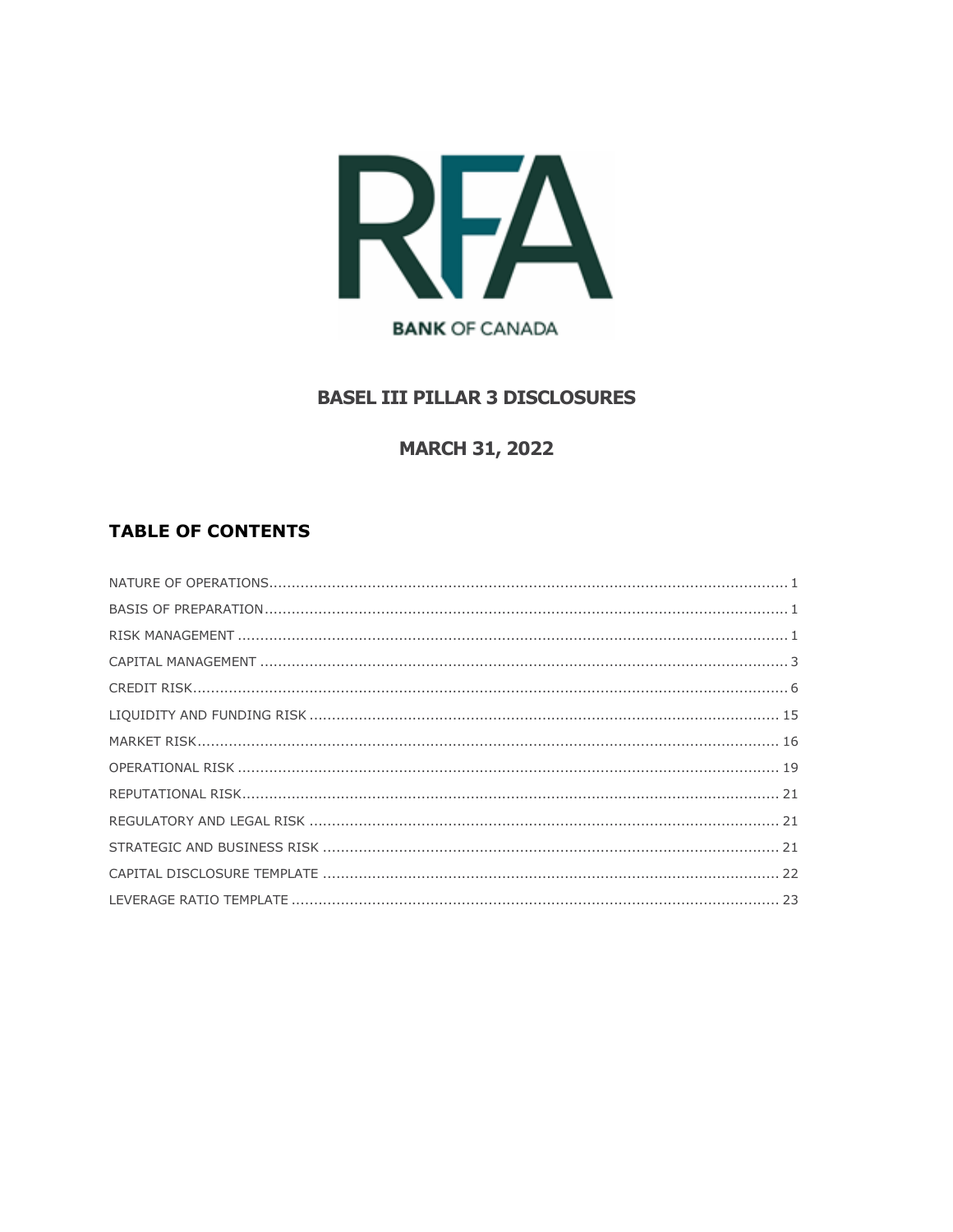### **RFA BANK OF CANADA BASEL III PILLAR 3 DISCLOSURES MARCH 31, 2022**

### <span id="page-1-0"></span>**NATURE OF OPERATIONS**

RFA Bank of Canada ("RFA Bank" or the "Bank") is a Canadian federally regulated Schedule I bank. The Bank takes deposits in the form of guaranteed investment certificates ("GICs"), its business activities are concentrated in the following three lines of lending business: residential mortgage (1-4 units), construction lending and commercial lending (including multi-units residential – 5+ units). The address of its registered office is 1 Yonge Street, Suite 2401, Toronto, Ontario, M5E 1E5.

### <span id="page-1-1"></span>**BASIS OF PREPARATION**

These Basel III Pillar 3 Disclosures (the "Disclosures"), which are unaudited, are made pursuant to the Office of the Superintendent of Financial Institutions ("OSFI") requirements and are based on the global standards that have been established by the Basel Committee on Banking Supervision ("BCBS"). The amounts presented are based on the Bank's annual and interim financial statements, which are prepared in accordance with International Financial Reporting Standards ("IFRS") as issued by the International Accounting Standards Board ("IASB").

### <span id="page-1-2"></span>**RISK MANAGEMENT**

The Bank is exposed to various types of risk owing to the nature of its business activities, and, like other financial institutions, is exposed to the symptoms and effects of domestic and global economic conditions and other factors that could adversely affect its business, financial condition, and operating results. Many of these risks cannot be directly controlled by the Bank.

Risk Management is an integral component of the Bank and supports the achievement of sustainable growth and returns while maintaining an appropriate balance between risk and return. The key risks faced by the Bank include strategic and business, credit, market, liquidity and funding, capital adequacy, operational, reputational, and regulatory and legal. The Bank's risk management practices includes risk governance, the risk appetite and enterprise risk management framework, risk assessment, control, monitoring and reporting. These risk practices are continually reviewed and enhanced.

#### *Risk Governance*

The Board of Directors is responsible for providing strategic direction, guidance, and oversight across the bank, including the Bank's Enterprise Risk Management ("ERM") and risk appetite framework. The risk appetite framework reflects the aggregate level and type of risk that the Bank is willing to accept or to avoid, in order to achieve its business objectives. The Bank's ERM process involves the Bank's Board of Directors, management and their risk committees, and other personnel. It is applied in strategy-setting and across the Bank, designed to identify potential events that may affect the Bank, and manage risk to be within the risk appetite, and provide reasonable assurance regarding the achievement of objectives.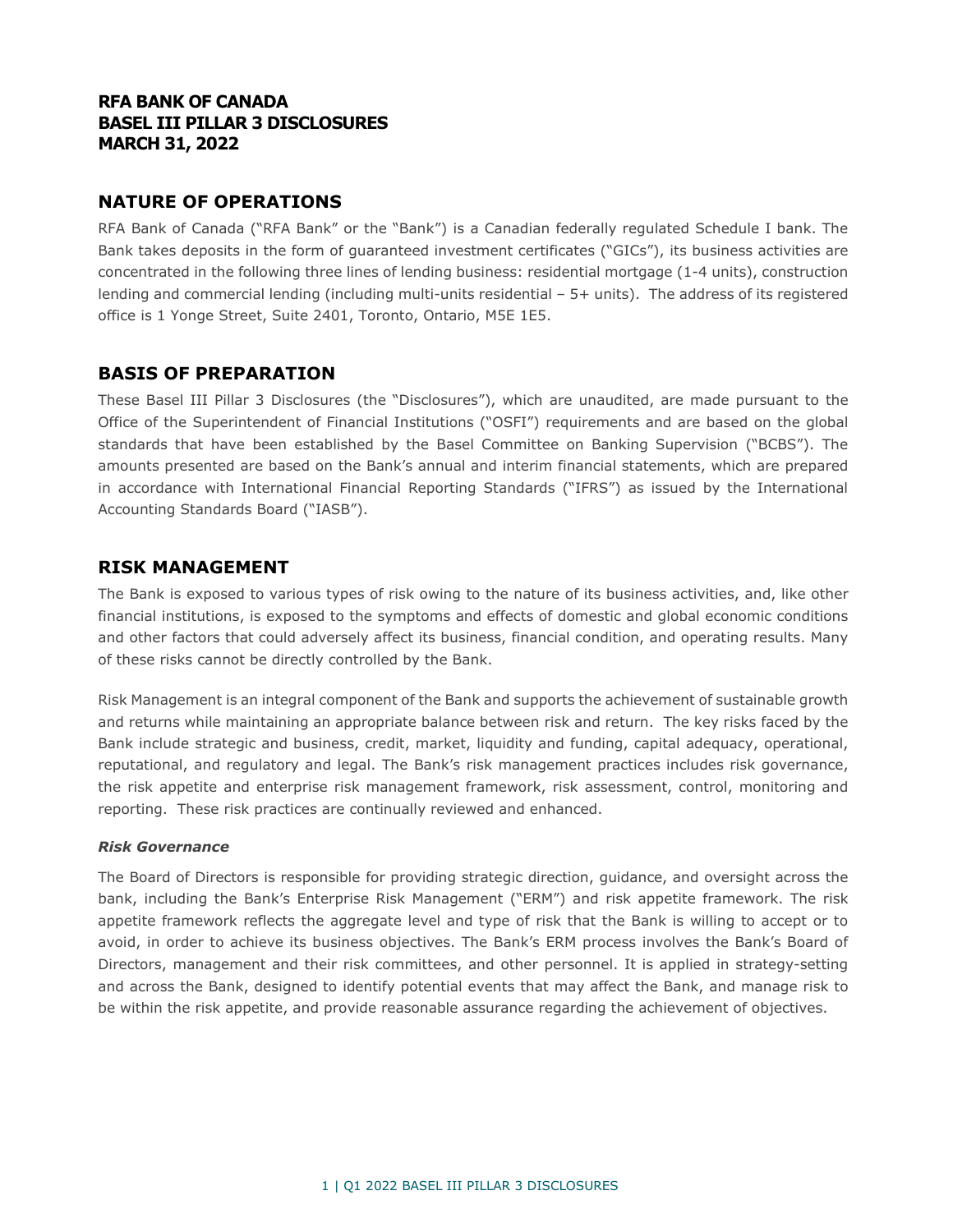The Bank's risk governance follows the Three Lines of Defense model:

- *First line of defense* Employees within each business line owns the risk, each area will identify, accept, mitigate, and manage risk on a day-to-day basis, adhering to the established policies (RMUP, risk appetite) and supporting guidelines and procedures of the Bank (RMUG). This is also referred to as operational management.
- *Second line of defense* The risk management, compliance and finance functions represented by the Chief Risk Officer, Chief Compliance Officer, and Chief Financial Officer respectively, establish policy and provide direction, guidance, methodology, tools and independent monitoring and analysis of first line of defense risk taking and risk management activities. The oversight functions are responsible for providing enterprise-wide oversight of operational management. These groups are also referred to as oversight management.
- *Third line of defense* Internal audit provides independent assurance on the adequacy and effectiveness of the ERM framework with the supporting practices and compliance of the first and second lines of defense. The Bank's Chief Internal Auditor reports directly to the Audit Committee and administratively to the Chief Executive Officer.

The Bank's actual risk profile is measured against the Board-approved risk appetite and reported to the Board of Directors at least quarterly. Board approved policies are reviewed at least annually and updated as required.

### *Enterprise Risk Appetite Statement*

The Bank will:

- Only take risks that fit the business strategy and that can be understood and managed, and do not result in significant earnings volatility or expose the Bank to any significant single loss event.
- Maintain adequate capital and a conservative liquidity profile that meet or exceed regulatory requirements.
- Avoid excessive concentrations of risk.
- Protect the Bank's reputation at all times with all key stakeholders.
- Conduct business with honesty, integrity, respect, and high ethical standards.
- Deal with trustworthy and reputable third parties after conducting appropriate due diligence and implementing oversight.
- Maintain financial resilience and operational readiness for extreme events.
- Ensure sound management of operational and regulatory compliance risks and maintain a strong risk culture.
- Incorporate risk and compliance measures into performance and reward measurement programs.
- <span id="page-2-0"></span>• Acquire strategic investments after conducting appropriate due diligence that considers risk, opportunity costs and impact on the Bank's capital ratio.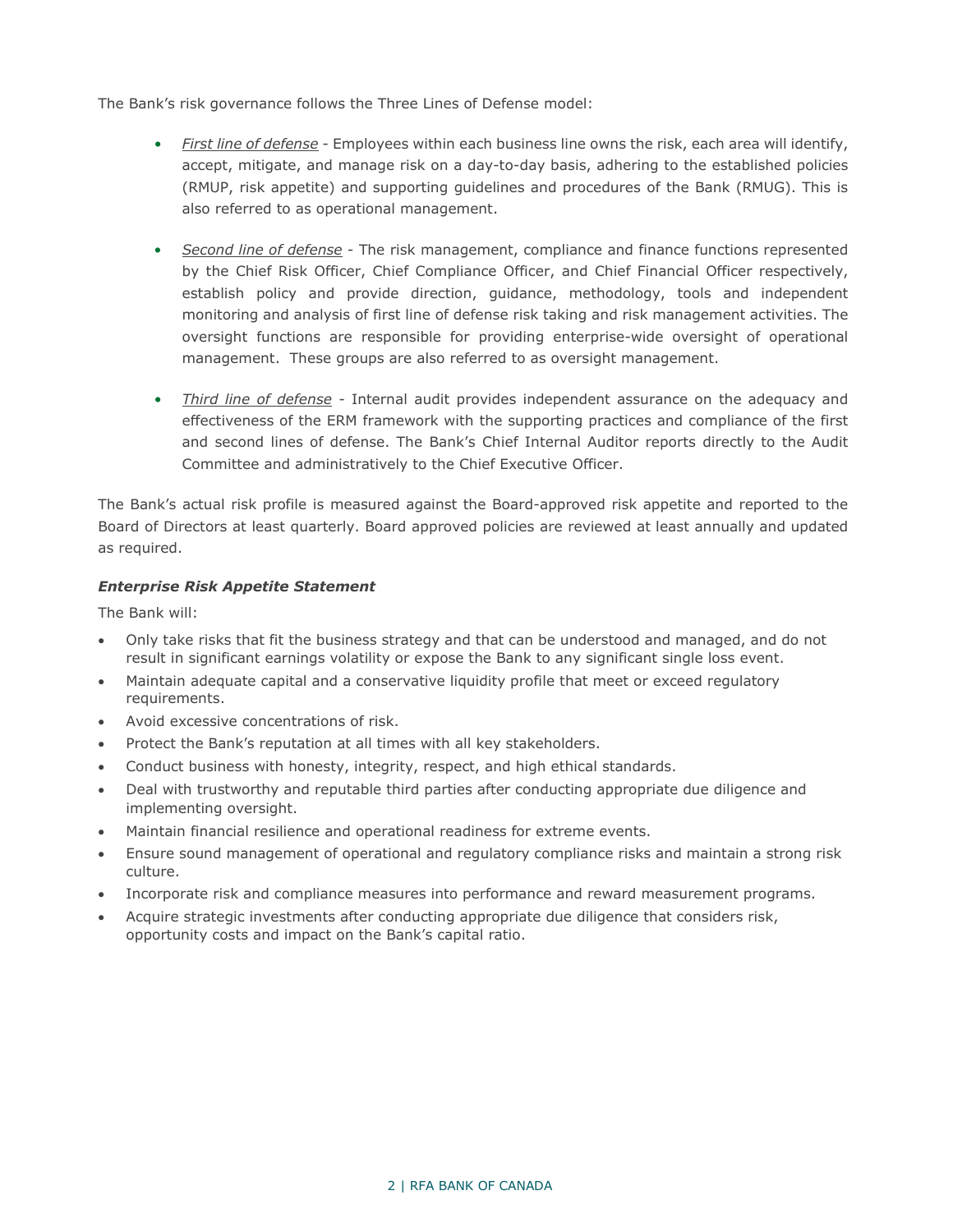### **CAPITAL MANAGEMENT**

As a regulated financial institution that is subject to the capital requirements of its regulator, OSFI, the Bank must continually monitor and assess its capital adequacy under both expected and stressed conditions. An adequate capital reserve provides the Bank with a buffer for reasonably foreseeable losses, ensures that the Bank may absorb such losses, and maintains the stability of the business. Capital adequacy can be affected by changes in the Bank's financial performance, its business plans, or regulatory requirements. The economic impact of COVID-19 has the potential to negatively affect the Bank's capital reserve, although as of March 31, 2021, this has not occurred. OSFI's guidelines on adjusted capital treatment related to COVID-19 are discussed in this section.

The Bank has a Board-approved Capital Management Policy ("CMP") that is aligned with the Bank's ERM, risk appetite and strategic plan. The CMP governs the quantity and quality of capital held and ensures that it meets regulatory capital requirements. Its overall objective is to ensure that the Bank appropriately balances its capital allocation between retention of a prudent margin above regulatory capital adequacy minimums, and maintenance of sufficient freely available capital to achieve business goals and objectives. The CMP is reviewed at least annually and more often if required by events or changing circumstances.

Capital adequacy risk is the risk that the Bank holds insufficient capital to meet regulatory requirements and any other requirements necessary to manage the organization as a going concern, including during periods of severe but plausible stress (such as COVID-19). The Bank manages its capital risk through both the CMP and the utilization of an Internal Capital Adequacy Assessment Process ("ICAAP") in accordance with OSFI Guideline E-19. The Bank's risk identification and assessment process for capital adequacy risk includes:

- Escalation of current and emerging risks to the Asset, Liability and Capital Committee ("ALCCO") and the ERM Committee of the Board, and review of actual results against plan and revised forecasts at least monthly,
- Use of stress testing and scenario analysis to assess the potential impact of severe but plausible stress,
- Integration of business, financial and capital planning processes to assess adequacy of the capital to meet business and financial plans,
- Consideration of capital implications for new business initiatives, and
- Capital contingency planning.

Following the acquisition of Street Capital Group Inc. on October 18, 2019, RFA increased the Bank's capital by \$50 million. In addition, RFA has committed to cause its investors (the "Investors") to provide an additional \$25 million in readily available stand-by capital to the Bank. Subject to the Investors' discretion and the achievement of certain performance targets, it is RFA's view that the Investors may be interested in injecting further equity capital into the Bank over the next five years to support balance sheet growth. To date, there have been no capital injections following the initial \$50 million referred to above.

The Bank calculates its capital ratios and regulatory capital based on the capital adequacy requirements issued by OSFI. These are based on *International Convergence of Capital Measurement and Capital Standards – A Revised Framework* ("Basel II") and *Basel III: A global regulatory framework for more resilient banks and banking systems – A Revised Framework* ("Basel III").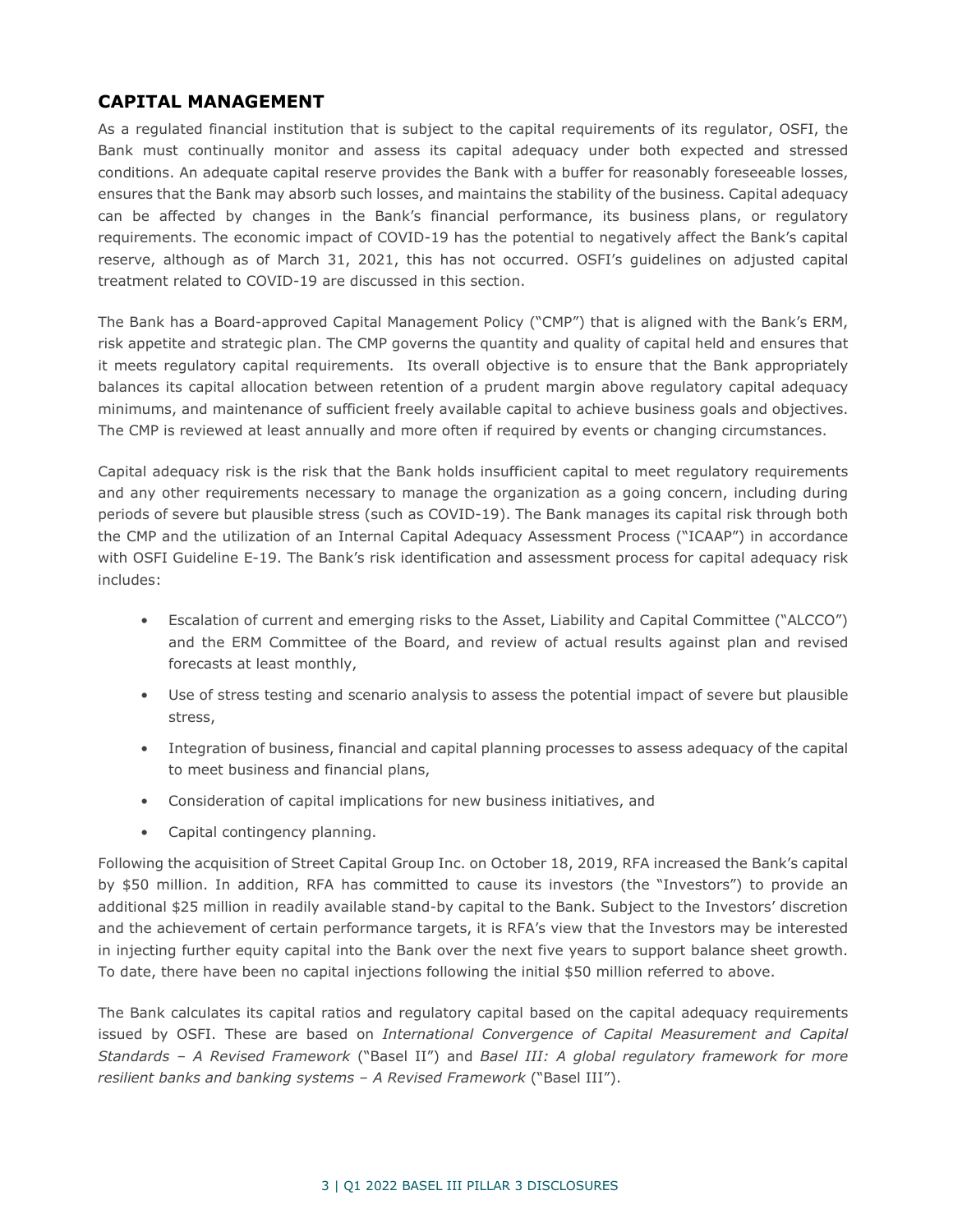In March 2020, as part of its response to COVID-19, OSFI introduced transitional arrangements for expected credit loss provisioning, which resulted in a portion of allowances that would otherwise be included in Tier 2 capital, to instead be included in Common Equity Tier 1 (CET1) capital. The resulting increase to capital is adjusted for tax effects and is subject to a scaling factor that will decrease over time, from 70% in fiscal 2020 to 25% in fiscal 2022. For the Bank, this arrangement resulted in a \$73 thousand increase to its CET1 capital as of March 31, 2022.

|                                                         | March 31,           | December 31,        |
|---------------------------------------------------------|---------------------|---------------------|
|                                                         | 2022                | 2021                |
|                                                         | <b>All-In Basis</b> | <b>All-In Basis</b> |
| (in thousands of $$$ )                                  |                     |                     |
| Common Equity Tier 1 capital (CET 1)                    |                     |                     |
| Capital stock                                           | \$<br>42,127        | \$<br>42,127        |
| Contributed surplus                                     | 3,226               | 3,226               |
| Retained earnings                                       | 121,046             | 118,907             |
| Accumulated other comprehensive income                  | (694)               | 540                 |
| Eligible Stage 1 and Stage 2 allowances                 | 73                  | 167                 |
| Less: Regulatory adjustments to CET 1 ( <b>Note 1</b> ) | (45)                | (59)                |
| Total CET 1 capital                                     | \$<br>165,734       | \$<br>164,908       |
| Additional Tier 1 capital                               |                     |                     |
| Total Tier 1 capital                                    | \$<br>165,734       | \$<br>164,908       |
| Total Tier 2 capital (eligible Stage 1 and              |                     |                     |
| Stage 2 allowances)                                     | 1,103               | 1,065               |
| Total regulatory capital                                | \$<br>166,837       | \$<br>165,973       |

### **Note 1:** Regulatory adjustments include intangible assets, net of deferred taxes, and securitization-related gains on sale.

The Bank must maintain minimum levels of capital to meet minimum risk-based capital ratios based on Basel II and Basel III. The Bank's Capital Management Policy addresses two regulatory capital requirements: the Leverage Ratio and the Risk-Based Capital Ratios.

The Bank's capital structure is shown in the table below as of March 31, 2022, the Bank had 39,514,043 shares outstanding.

The Leverage Ratio is defined as the Capital Measure divided by the Exposure Measure, with the ratio expressed as a percentage. The Capital Measure is the Bank's all-in Tier 1 capital. The Exposure Measure consists of on-balance sheet, derivative, securities financing transactions and off-balance sheet exposures. The minimum leverage ratio for federally regulated deposit-taking institutions such as the Bank is 3%, and OSFI also establishes Leverage Ratio targets for each financial institution, which are confidential. The riskbased capital ratios are composed of the Common Equity Tier 1, Tier 2, and Total Capital Ratios. The Bank was fully compliant with its target regulatory capital and leverage ratio requirements as of March 31, 2022.

The Bank's risk-weighted assets are determined by applying the OSFI-prescribed rules to on-balance sheet and off-balance sheet exposures. They include all on-balance sheet assets weighted for the risk inherent in each asset type, an operational risk component based on a percentage of risk-weighted average revenues, and a component based on commitments for on-balance sheet lending. The Bank follows the Basel II Standardized Approach to calculate credit risk, and the Basic Indicator Approach for operational risk.

#### 4 | RFA BANK OF CANADA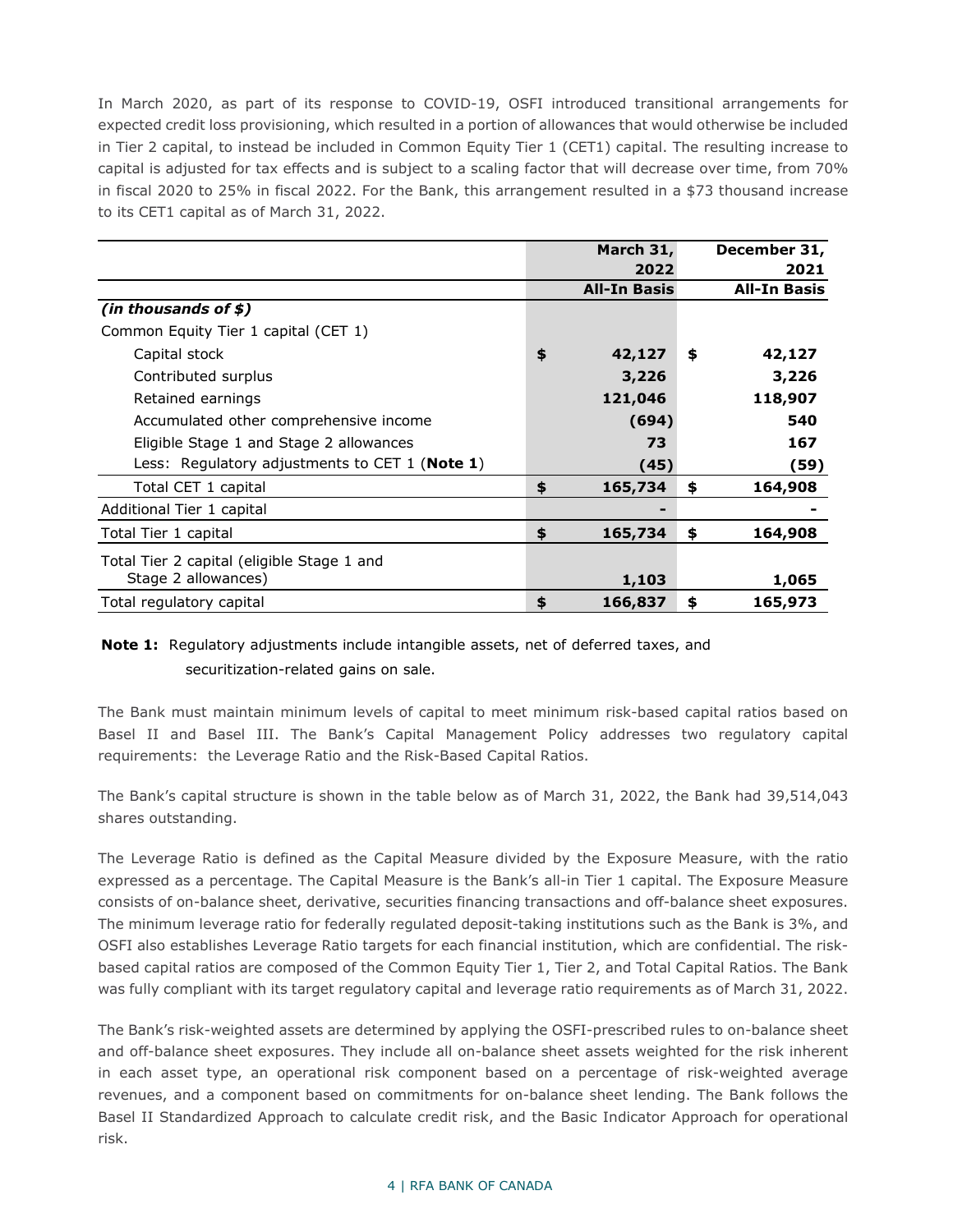The Bank's risk-weighted assets are shown in the table below.

|                                      |                                  |                  | March 31, 2022 | December 31, 2021    |    |             |                                  |    |                      |
|--------------------------------------|----------------------------------|------------------|----------------|----------------------|----|-------------|----------------------------------|----|----------------------|
|                                      |                                  | <b>Effective</b> |                | <b>Risk-Weighted</b> |    |             | <b>Effective</b>                 |    | <b>Risk-Weighted</b> |
|                                      | <b>Balance Sheet Risk Weight</b> |                  |                |                      |    |             | Amount Balance Sheet Risk Weight |    | Amount               |
|                                      |                                  |                  |                | <b>All-In Basis</b>  |    |             |                                  |    | <b>All-In Basis</b>  |
| (in thousands of \$)                 |                                  |                  |                |                      |    |             |                                  |    |                      |
|                                      |                                  |                  |                |                      |    |             |                                  |    |                      |
| Cash and cash equivalents            | \$<br>40,548                     | 20.00% \$        |                | 8,110                | \$ | 63,418      | 20.00% \$                        |    | 12,684               |
| <b>Debt Securities</b>               | 47,212                           | 0.00%            |                |                      |    | 49,016      | 0.00%                            |    |                      |
| <b>Equity Securities</b>             |                                  | 0.00%            |                |                      |    | (427)       | 0.00%                            |    |                      |
| Insured residential mortgages        | 58,061                           | 3.52%            |                | 2,045                |    | 66,606      | 3.45%                            |    | 2,298                |
| Uninsured residential mortgages      | 1,088,591                        | 35.02%           |                | 381,173              |    | 1,036,338   | 35.01%                           |    | 362,812              |
| Construction mortgages               | 195,469                          | 100.00%          |                | 195,469              |    | 209,732     | 100.00%                          |    | 209,732              |
| Commercial mortgages                 | 95,069                           | 100.00%          |                | 95,069               |    | 95,060      | 100.00%                          |    | 95,060               |
| Other assets                         | 98,358                           | 88.98%           |                | 87,520               |    | 91,000      | 87.64%                           |    | 79,756               |
| Total assets subject to risk rating  | \$1,623,307                      | 47.40% \$        |                | 769,386              |    | \$1,610,742 | 47.33%\$                         |    | 762,341              |
| Intangible assets                    |                                  |                  |                |                      |    |             |                                  |    |                      |
| Allowance for credit losses          | (1, 179)                         | 0.25%            |                | (3)                  |    | (1, 235)    | 0.23%                            |    | (3)                  |
| Total assets                         | \$1,622,128                      |                  | \$             | 769,383              |    | \$1,609,507 |                                  | \$ | 762,338              |
| Off-balance sheet exposure           |                                  |                  |                |                      |    |             |                                  |    |                      |
| (loan commitments)                   |                                  |                  |                | 116,164              |    |             |                                  |    | 79,699               |
| Total assets and off-balance sheet   |                                  |                  |                |                      |    |             |                                  |    |                      |
| exposure                             | \$1,622,128                      |                  | \$             | 885,547              |    | \$1,609,507 |                                  | \$ | 842,038              |
| Operational risk (average three-year |                                  |                  |                |                      |    |             |                                  |    |                      |
| annual gross income)                 |                                  |                  |                | 67,638               |    |             |                                  |    | 70,309               |
| Total risk-weighted assets           | \$1,622,128                      |                  | \$             | 953,185              | \$ | 1,609,507   |                                  | \$ | 912,346              |

The Bank's capital ratios and leverage ratio are shown in the table below. During all periods presented, all capital ratios were above OSFI's stated minimum ratios. The Bank's leverage ratio was also above the minimum ratio that was assigned to the Bank by OSFI.

<span id="page-5-0"></span>

|                                           | March 31,           | December 31,        |
|-------------------------------------------|---------------------|---------------------|
|                                           | 2022                | 2021                |
|                                           | <b>All-In Basis</b> | <b>All-In Basis</b> |
|                                           |                     |                     |
| Regulated capital to risk-weighted assets |                     |                     |
| CET 1 ratio                               | 17.39%              | 18.08%              |
| Tier 1 capital ratio                      | 17.39%              | 18.08%              |
| Total regulatory capital ratio            | <b>17.50%</b>       | 18.19%              |
| Leverage ratio                            | 9.53%               | 9.76%               |
| National regulatory minimum               |                     |                     |
| CFT 1 ratio                               | $7.00\%$            | 7.00%               |
| Tier 1 capital ratio                      | 8.50%               | 8.50%               |
| Total regulatory capital ratio            | 10.50%              | 10.50%              |
| Leverage ratio                            | 3.00%               | 3.00%               |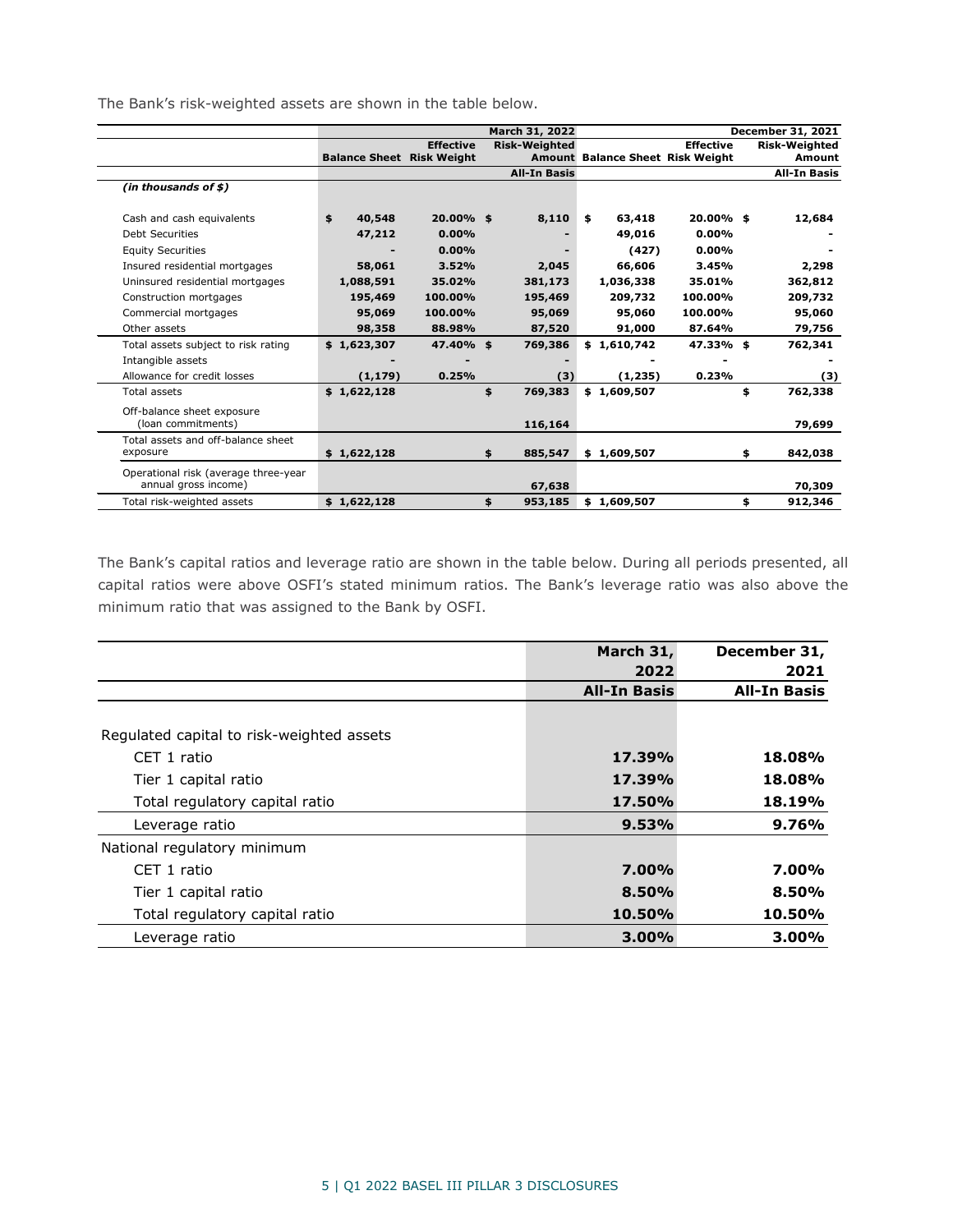### **CREDIT RISK**

Credit risk is the risk of financial loss associated with a counterparty's inability or unwillingness to fulfill its payment obligations. The Bank's credit risk is mainly associated with its residential mortgage lending activity and underlying risk of default on the part of the borrower. The Bank's exposure to credit risk varies across its suite of portfolios.

### *Liquidity portfolio*

The Bank maintains a stock of unencumbered high-quality liquid assets ("HQLA") that is appropriate to its cash flow profile and that can be readily converted into cash without incurring undue loss. Assets used in a repurchase transaction or that are pledged for any reason are considered encumbered and are not included in the stock of liquid assets when calculating the Bank's liquidity profile. Liquid assets, other than cash and overnight term deposits, are subject to appropriate valuation reductions if sold quickly or before maturity. The liquidity portfolio must be of sufficient size to allow the Bank to operate in accordance with its stated liquidity risk appetite. The Bank's credit risk on liquid assets, the majority of which are cash, cash equivalents and insured mortgages, is minimal. All counterparties with respect to cash and cash equivalents are Schedule I Canadian Banks with high credit ratings assigned by international rating agencies.

#### *Sale of mortgages*

Historically, the Bank's revenue was earned from the placement, servicing, and securitization of prime insurable residential mortgages. Most of the mortgages underwritten by the Bank were sold to institutional investors and were insured or insurable against default by CMHC and other government backed private insurers. The associated residual credit risk to the Bank was minimal.

Beginning in Q2 2018, the Bank began originating prime uninsurable mortgages intended for sale to investors. Prime uninsurable mortgages are mortgages that approximate the credit quality of prime insurable mortgages and are compliant with OSFI's *Guideline B-20 Residential Mortgage Underwriting Practices and Procedures ("Guideline B-20")*, but do not qualify for mortgage default insurance due to one or more credit risk criteria. The Bank bears the credit risk for any loans it may have to reacquire from investors if such loans are later determined to be ineligible. As of March 31, 2022, no loans had been returned to the Bank.

Since Q4 2019, the Bank has largely ceased selling prime insurable and uninsurable single family residential mortgages to investors. As such, the Bank's sale activity has been limited to the securitization of 10-year insured multi-unit residential mortgages in the National Housing Act Mortgage-Backed Securities ("NHA MBS") program and sale of NHA MBS pools into the Canada Mortgage Bond ("CMB") program. The underlying mortgage loans are closed to prepayment risk, and the Bank enters into third party arrangements to manage its seller swaps, thereby mitigating its interest rate risk. As a result, the Bank transfers control over the mortgage loans, and does not retain any significant risks and rewards associated with ownership. They are recognized on the Bank's balance sheet only to the extent of the Bank's continuing involvement in the mortgages, which is limited to a retained interest and the obligations and rights associated with servicing the mortgages. With respect to credit risk, the Bank is obligated to make a timely payment guarantee for amounts owing to CMB investors in the event a loan goes into default or becomes delinquent. As the loans under this program are insured, any funding by the Bank would be recoverable through an insurance claim leaving the residual credit risk to the Bank very low.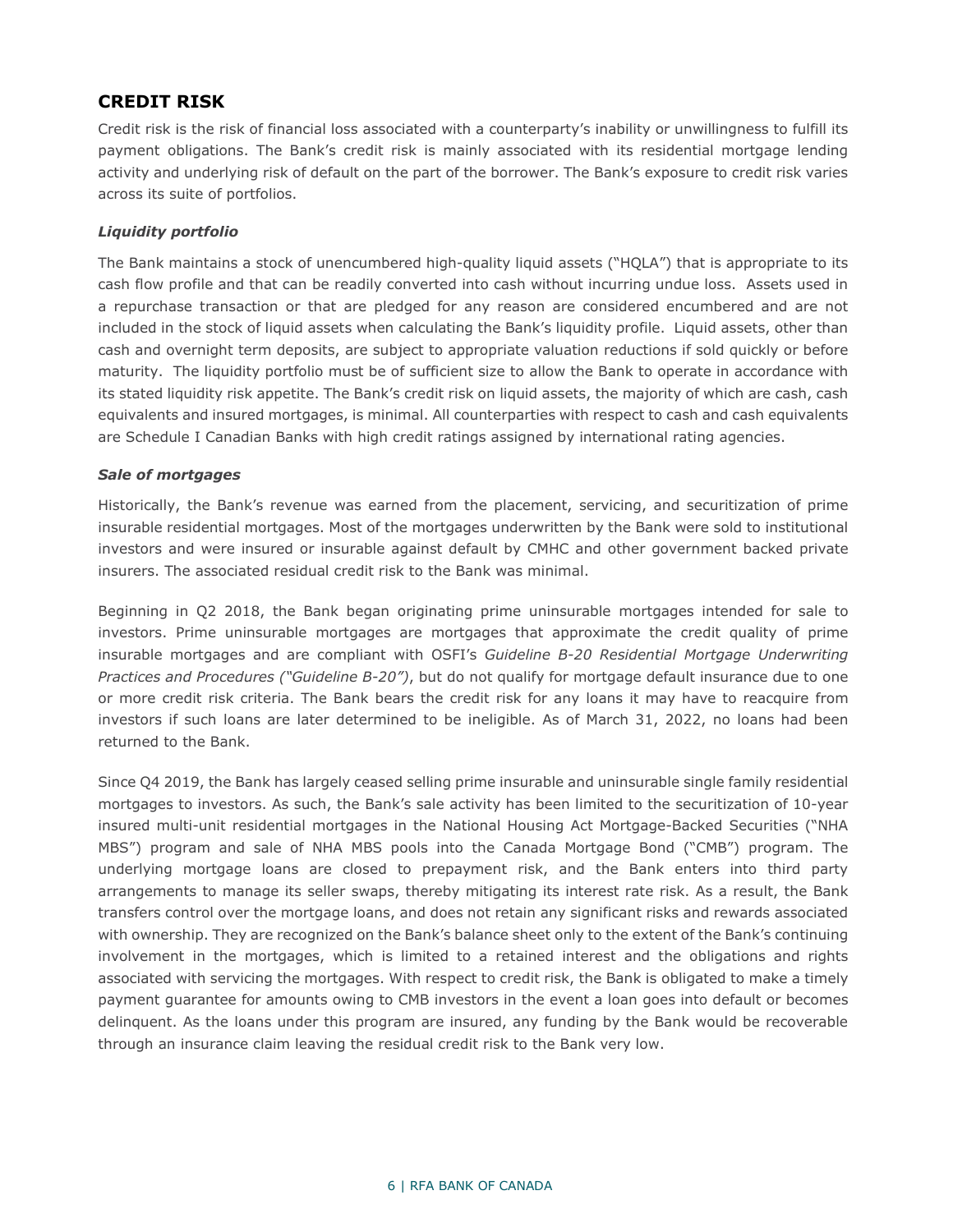### *On-balance sheet lending*

In Q2 2017, the Bank diversified its business activities to include uninsured single-family mortgages. This occurred with the launch of the Bank's Alt-A lending program, which was relaunched with a new name in 2020. The program consists of non-prime uninsured mortgages that have typically been funded with CDIC insured deposits. The Bank mitigates its credit risk by targeting the market segment that consists of creditworthy borrowers who may not qualify for a prime residential mortgage under current regulations, and by limiting its loan-to-value ("LTV") ratio to less than 80% and restricting lending to urban locations. To date the Bank has not incurred any losses on the new single-family originated portfolio.

In Q4 2019, the Bank expanded its uninsured lending to include construction loans consisting of construction loans, land development loans and inventory loans. The Bank mitigates credit risk by performing extensive due diligence procedures and by limiting the exposure to each counterparty and project, and by ensuring that all loans have a well-defined exit strategy.

In Q2 2021, the Bank diversified its uninsured lending further to include funding of commercial term mortgages, consisting of loans relating to mixed purpose property including multi-unit condominium apartments, commercial, industrial and retail spaces. The Bank also applied the same credit risk mitigation procedures on the commercial term loans as performed on the construction loans mentioned above.

#### *Purchases*

The Bank purchases non-prime uninsured mortgages from a Third Party approved lender. The credit quality of these mortgages is consistent with the Bank's single-family originated loans. The Bank mitigates its credit risk by reviewing the original underwriting documents to ensure that the credit quality is aligned with the Bank's risk appetite. Additionally, the purchase agreement allows the Bank to sell back, within a specified time frame, residential mortgages that do not conform with the Bank's credit standards. To date the Bank has not incurred any losses on these purchases. In addition to the non-prime uninsured mortgage purchases, the Bank also purchases prime insured open mortgages from the same Third Party. Although insured against credit losses, the Bank mitigates its credit risk by completing quarterly reviews of original documentation on a sample basis.

The bank also repurchases renewed prime loans out of previously securitized NHA MBS pools. These loans are held on the Bank's balance sheet with the intention of selling. The Bank considers the credit risk on these mortgages to be minimal.

As discussed above, the Bank holds a portfolio of HQLA on its balance sheet that are readily converted into cash. Included in this portfolio are prime insured mortgages that have been purchased from a related party at fair value and stamped for NHA MBS, but not sold.

#### *Managing and monitoring credit risk*

The Bank manages credit risk through its Risk and Governance Committee ("RGC"), Construction Credit Committee ("CCC") and Residential Lending Committee ("RLC"). The RLC and RGC meet monthly to review risk factors in the Bank's lending portfolios. The CCC meets weekly to manage new construction credit submissions and the overall portfolio quality trends. Adjustments to the Bank's lending policies are recommended to ERMC for approval and are presented to the Board for final approval.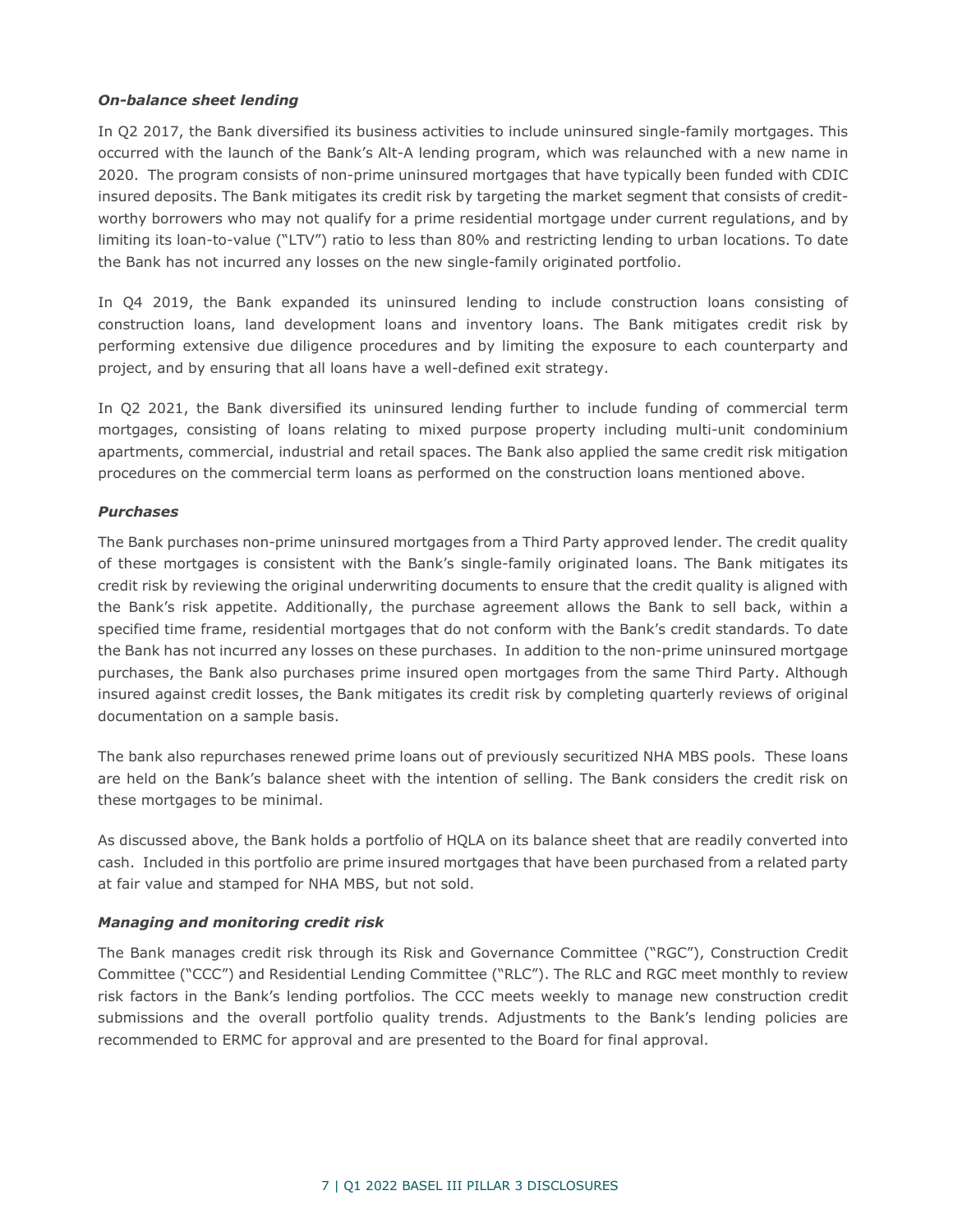The Bank mitigates its credit risk on the mortgages that it underwrites by operating within detailed Boardapproved lending credit policies, management standards, and underwriting procedures in compliance with OSFI's B-20 Guideline. These policies and procedures take into consideration such key factors as credit quality, loan-to-value ratio, down payment, debt service ratio, income sustainability, property value assessment and location. Underwriting includes application of a due diligence process to each mortgage underwritten, with oversight from an experienced management team. All mortgage applications are evaluated and assessed against risk criteria, and additional quality control and independent asset quality procedures are performed on a significant percentage of mortgage files prior to funding. Post-funding reviews are also conducted by the second line of defense to provide continuous feedback and monitoring of mortgage credit quality.

The Bank's mortgage origination, underwriting and asset quality processes and controls are designed to provide a high level of assurance that the mortgages it originates comply with the Bank policies, underwriting requirements and mitigates misrepresentations or errors that would increase credit risk beyond the Bank's tolerance. However, there is no absolute assurance that an employee, approved broker or borrower will not inadvertently or deliberately violate the Bank's underwriting or other policies or misrepresent information in the mortgage application. With reasonable and prudent controls in place, these risks can be mitigated, however not fully eliminated. Therefore, the practices and processes continue to be evaluated and improved as required.

The Bank reviews the credit performance and credit quality of its mortgage portfolios on an ongoing basis and performs stress testing that includes scenarios based on adverse economic events. These scenarios include combinations of increasing unemployment, increasing interest rates and a decline in real-estate values, as well as specific operational and reputational stress tests. Generally, mortgage defaults are correlated to increases in unemployment rates (job losses), and in a local economic downturn the Bank would expect an increase in mortgage defaults and losses on uninsured mortgages associated with declining real estate values.

#### *Credit risk exposure and concentration*

The maximum credit exposure of the Bank's financial assets are their carrying values as reflected on the statement of financial position plus undrawn commitments primarily related to commercial and construction loans. The Bank had \$133 million of undrawn construction and commercial commitments as at March 31, 2022, for which \$325 thousand was set aside as an allowance for credit losses.

The Bank's uninsured mortgages that are held on-balance sheet are concentrated in the provinces of Ontario and British Columbia. The Bank's NHA insured mortgages for multi-unit residential loans are concentrated in the provinces of Ontario (36%), British Columbia (17%).

Aside from this, the Bank does not have any significant concentrations of credit risk within any geographic region or group of customers. The Bank does not currently originate residential business in Quebec, however a small portion of its purchased insured open mortgages are located in that province.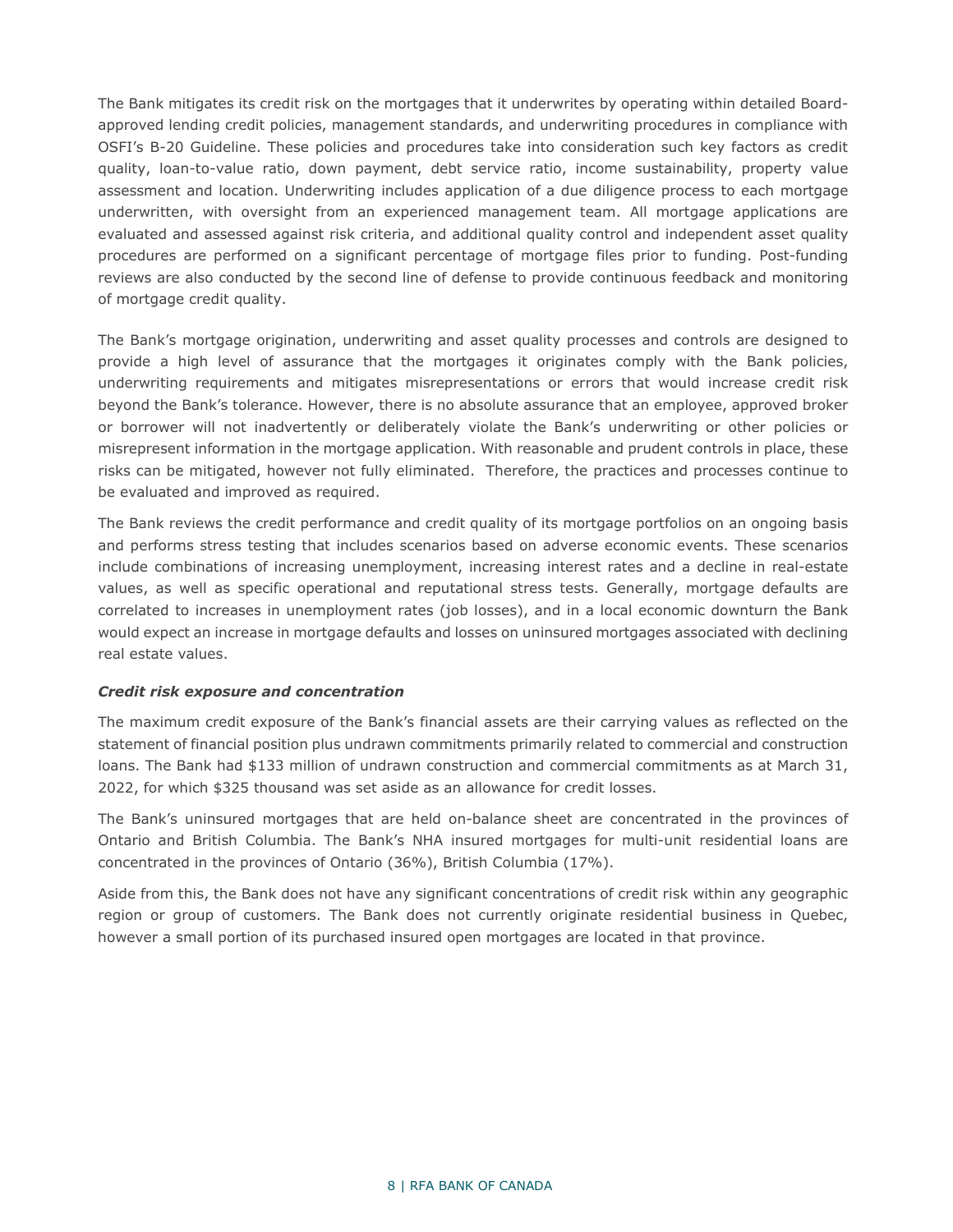The table below summarizes the Bank's outstanding mortgage balance net of deferred unamortized cost and allowance for credit losses, as of March 31, 2022.

| (in thousands of $$$ )                                                                  | <b>Total Single</b><br><b>Total Single</b><br>Family<br>Family<br><b>Uninsured</b><br><b>Insured</b> |             | <b>Construction</b><br>Loans |    |            | Commercial<br>Loans | <b>All Balance</b><br><b>Sheet Loans</b> |    |             |
|-----------------------------------------------------------------------------------------|------------------------------------------------------------------------------------------------------|-------------|------------------------------|----|------------|---------------------|------------------------------------------|----|-------------|
|                                                                                         |                                                                                                      |             |                              |    |            |                     |                                          |    |             |
| <b>January 1, 2022</b>                                                                  | \$                                                                                                   | 1,037,806   | \$<br>65,904                 | \$ | 211,600    | \$                  | 95,409                                   |    | \$1,410,718 |
| Originations                                                                            |                                                                                                      | 97,929      |                              |    |            |                     |                                          |    | 97,929      |
| Purchases / Buybacks                                                                    |                                                                                                      | 67,345      | 29,478                       |    | 19,969     |                     |                                          |    | 116,792     |
| Sales / Derecognition<br>Transfers between                                              |                                                                                                      | (10, 061)   | (6, 232)                     |    |            |                     |                                          |    | (16, 293)   |
| portfolios                                                                              |                                                                                                      |             | (1, 175)                     |    |            |                     |                                          |    | (1, 175)    |
| Net repayments and                                                                      |                                                                                                      |             |                              |    |            |                     |                                          |    |             |
| other $1$                                                                               |                                                                                                      | (104, 429)  | (29, 913)                    |    | (36, 100)  |                     | (339)                                    |    | (170, 781)  |
| <b>March, 2022</b>                                                                      | \$                                                                                                   | 1,088,591   | \$<br>58,061                 | \$ | 195,469    | \$                  | 95,069                                   | \$ | 1,437,190   |
| Allowance for credit losses                                                             |                                                                                                      | (466)       | -                            |    | (481)      |                     | (233)                                    |    | (1, 179)    |
| <b>Net at March 31, 2022</b>                                                            | \$                                                                                                   | 1,088,125   | \$<br>58,061                 | \$ | 194,988    | \$                  | 94,837                                   | \$ | 1,436,011   |
| Gross loans excluding deferred costs<br>and fees                                        |                                                                                                      | \$1,089,962 | \$<br>57,398                 | \$ | 197,147    | \$                  | 95,384                                   |    | \$1,439,890 |
| Allowance for credit loss as a % of<br>gross loans excluding deferred costs<br>and fees |                                                                                                      | $(0.04\%)$  | $0.00\%$                     |    | $(0.24\%)$ |                     | $(0.24\%)$                               |    | $(0.08\%)$  |

*1 The Non Securitized Insured Prime category includes loans held for sale.*

*1 Net repayments and other cateogry consists of all regular and partial loan payments, full payouts, as well as movements in the balances of unamortized origination costs, administrative fees, premium / discount balances and fair value adjustments on loans held for sale.*

The table below shows the geographic distribution of the mortgages that the Bank holds on-balance sheet.

|                                          |                |                |                            |                            |               |    |                                      |     | March 31, 2022                    |
|------------------------------------------|----------------|----------------|----------------------------|----------------------------|---------------|----|--------------------------------------|-----|-----------------------------------|
| (in thousands of $$$ )                   | <b>Alberta</b> |                |                            | <b>British</b><br>Columbia | Ontario       |    | <b>All Other</b><br><b>Provinces</b> |     | <b>Total</b>                      |
| Held for sale                            | \$             | 190            | \$                         | 436                        | \$<br>1,877   | \$ |                                      | \$  | 2,503                             |
|                                          |                |                |                            |                            |               |    |                                      |     |                                   |
| Held to collect                          |                |                |                            |                            |               |    |                                      |     |                                   |
| Single-family insured                    | \$             | 12,199         | \$                         | 9,600                      | \$<br>27,925  | \$ | 5,835                                | \$  | 55,559                            |
| Single-family uninsured                  |                | 105,001        |                            | 193,919                    | 767,535       |    | 22,135                               |     | 1,088,590                         |
| <b>Construction and Commercial loans</b> |                | 44,922         |                            | 63,090                     | 174,494       |    | 8,033                                |     | 290,539                           |
| Total held to collect                    | 5              | 162,122        | \$                         | 266,609                    | \$<br>969,954 | \$ | 36,003                               | \$  | 1,434,688                         |
| As a % of portfolio                      |                | 11.30%         |                            | 18.58%                     | 67.61%        |    | 2.51%                                |     | 100.01%                           |
| All gross loans                          | - \$           | 162,312        | \$                         | 267,045                    | \$<br>971,831 | \$ | 36,003                               |     | \$1,437,191                       |
| As a % of portfolio                      |                | 11.29%         |                            | 18.58%                     | 67.61%        |    | 2.51%                                |     | 99.99%                            |
| (in thousands of $$$ )                   |                | <b>Alberta</b> | <b>British</b><br>Columbia |                            | Ontario       |    | <b>All Other</b><br><b>Provinces</b> |     | December 31, 2021<br><b>Total</b> |
| Held for sale                            | \$             | 193            | \$                         | ۰                          | \$<br>1,149   | \$ |                                      | \$  | 1,342                             |
| Held to collect                          |                |                |                            |                            |               |    |                                      |     |                                   |
| Single-family insured                    | \$             | 13,387         | \$                         | 11,425                     | \$<br>32,814  | \$ | 7,638                                | \$  | 65,264                            |
| Single-family uninsured                  |                | 99,158         |                            | 185,677                    | 732,856       |    | 18,646                               |     | 1,036,337                         |
| <b>Construction and Commercial loans</b> |                | 55,143         |                            | 70,041                     | 171,554       |    | 8,055                                |     | 304,793                           |
| Total held to collect                    | \$             | 167,688        |                            | 267,143                    | \$<br>937,224 | \$ | 34,339                               | \$  | 1,406,394                         |
| As a % of portfolio                      |                | 11.92%         |                            | 18.99%                     | 66.64%        |    | 2.44%                                |     | 100.00%                           |
|                                          |                |                |                            |                            |               |    |                                      |     |                                   |
| All gross loans                          | \$             | 167,881        | \$.                        | 267,143                    | \$<br>938,373 | \$ | 34,339                               | \$. | 1,407,736                         |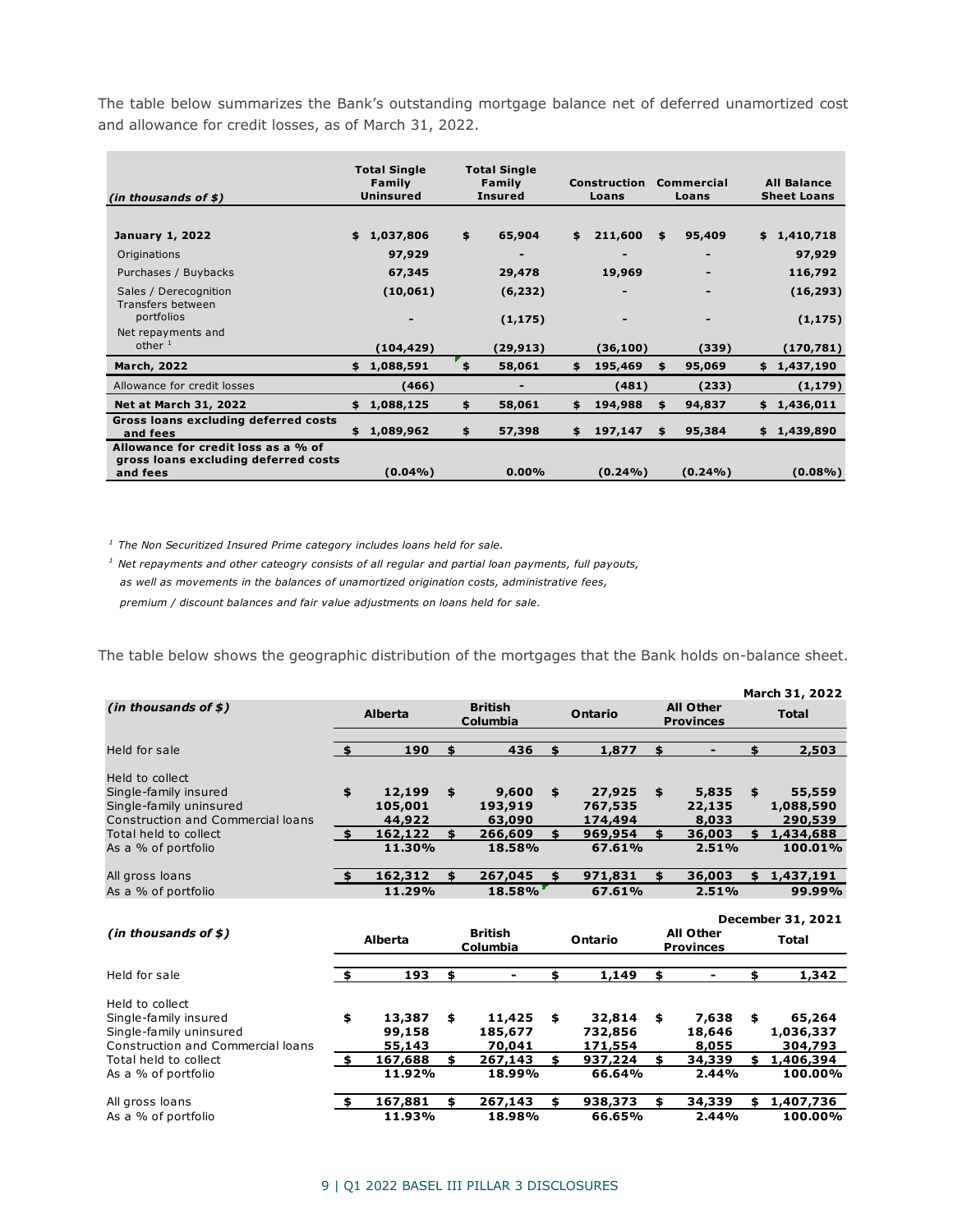The table below shows the loan-to-value ratios of the single-family residential mortgage loans that the Bank holds on-balance sheet.

|                                                  |                  |                            |                  |                                      | March 31, 2022   |
|--------------------------------------------------|------------------|----------------------------|------------------|--------------------------------------|------------------|
|                                                  | <b>Alberta</b>   | <b>British</b><br>Columbia |                  | <b>All Other</b><br><b>Provinces</b> | <b>Total</b>     |
| Held for sale                                    | 95.00%           | 98.80%                     | 83.21%           | $0.00\%$                             | 86.82%           |
| Held to collect<br>Single-family insured         | 78.94%           | 82.15%                     | 79.49%           | 83.42%                               | 80.24%           |
| Single-family uninsured<br>Total held to collect | 76.27%<br>76.55% | 69.48%<br>70.08%           | 68.71%<br>69.09% | 74.88%<br>76.66%                     | 69.70%<br>70.22% |
|                                                  |                  |                            |                  |                                      |                  |
| All gross loans                                  | 76.58%           | 70.14%                     | 69.12%           | 76.66%                               | 70.25%           |

|                                          |                |                            |         |                                      | December 31, 2021 |
|------------------------------------------|----------------|----------------------------|---------|--------------------------------------|-------------------|
|                                          | <b>Alberta</b> | <b>British</b><br>Columbia | Ontario | <b>All Other</b><br><b>Provinces</b> | <b>Total</b>      |
| Held for sale                            | 95.00%         | $0.00\%$                   | 85.29%  | $0.00\%$                             | 86.68%            |
| Held to collect<br>Single-family insured | 78.33%         | 80.53%                     | 77.55%  | 78.78%                               | 78.37%            |
| Single-family uninsured                  | 76.09%         | 69.97%                     | 69.20%  | 75.17%                               | 70.11%            |
| Total held to collect                    | 76.36%         | 70.58%                     | 69.56%  | 76.22%                               | 70.60%            |
| All gross loans                          | 76.39%         | 70.58%                     | 69.58%  | 76.22%                               | 70.62%            |

The table below shows the remaining term to maturity of the principal balances of the Bank's outstanding loans.

| (in thousands of $$$ )                  |               |               |               | March 31, 2022           |
|-----------------------------------------|---------------|---------------|---------------|--------------------------|
|                                         | Within 1 year | $1 - 3$ years | $3 - 5$ years | Total                    |
|                                         |               |               |               |                          |
| RFA Alternative mortgages               | \$<br>555,730 | \$<br>25,542  | \$            | \$<br>581,272            |
| Prime uninsured mortgages               | 2,013         |               | 1,470         | 3,483                    |
| Alt-A third party mortgages             | 492,086       | 13,120        |               | 505,206                  |
| Non-securitized insured prime mortgages |               | 181           | 2,503         | 2,683                    |
| Purchased insured mortgages             | 12,558        |               |               | 12,558                   |
| Stamped insured mortgages               | 40,334        | 1,822         |               | 42,156                   |
| Securitized mortgages loans             |               |               |               |                          |
| Construction loans                      | 94,035        | 103,112       |               | 197,147                  |
| Commercial loans                        |               | 76,659        | 18,725        | 95,384                   |
| Total mortgages and loans               | \$1,196,757   | \$<br>220,436 | \$<br>22,697  | \$1,439,890              |
|                                         |               |               |               |                          |
| (in thousands of $$$ )                  |               |               |               | <b>December 31, 2021</b> |
|                                         | Within 1 year | $1 - 3$ years | $3 - 5$ years | Total                    |
|                                         |               |               |               |                          |
| RFA Alternative mortgages               | \$<br>281,788 | \$<br>254,742 | \$<br>771     | \$<br>537,300            |
| Prime uninsured mortgages               |               | 2,026         | 1,482         | 3,508                    |
| Alt-A third party mortgages             | 308,313       | 188,685       |               | 496,998                  |
| Non-securitized insured prime mortgages |               | 201           | 1,342         | 1,542                    |
| Purchased insured mortgages             | 18,944        |               |               | 18,944                   |
| Stamped insured mortgages               | 1,652         | 6,296         | 37,469        | 45,417                   |
| Securitized mortgages loans             |               |               |               |                          |
| Construction loans                      | 78,831        | 132,768       |               | 211,600                  |
| Commercial loans                        |               | 76,684        | 18,725        | 95,409                   |
| Total mortgages and loans               | \$<br>689,529 | \$<br>661,401 | \$<br>59,788  | \$1,410,718              |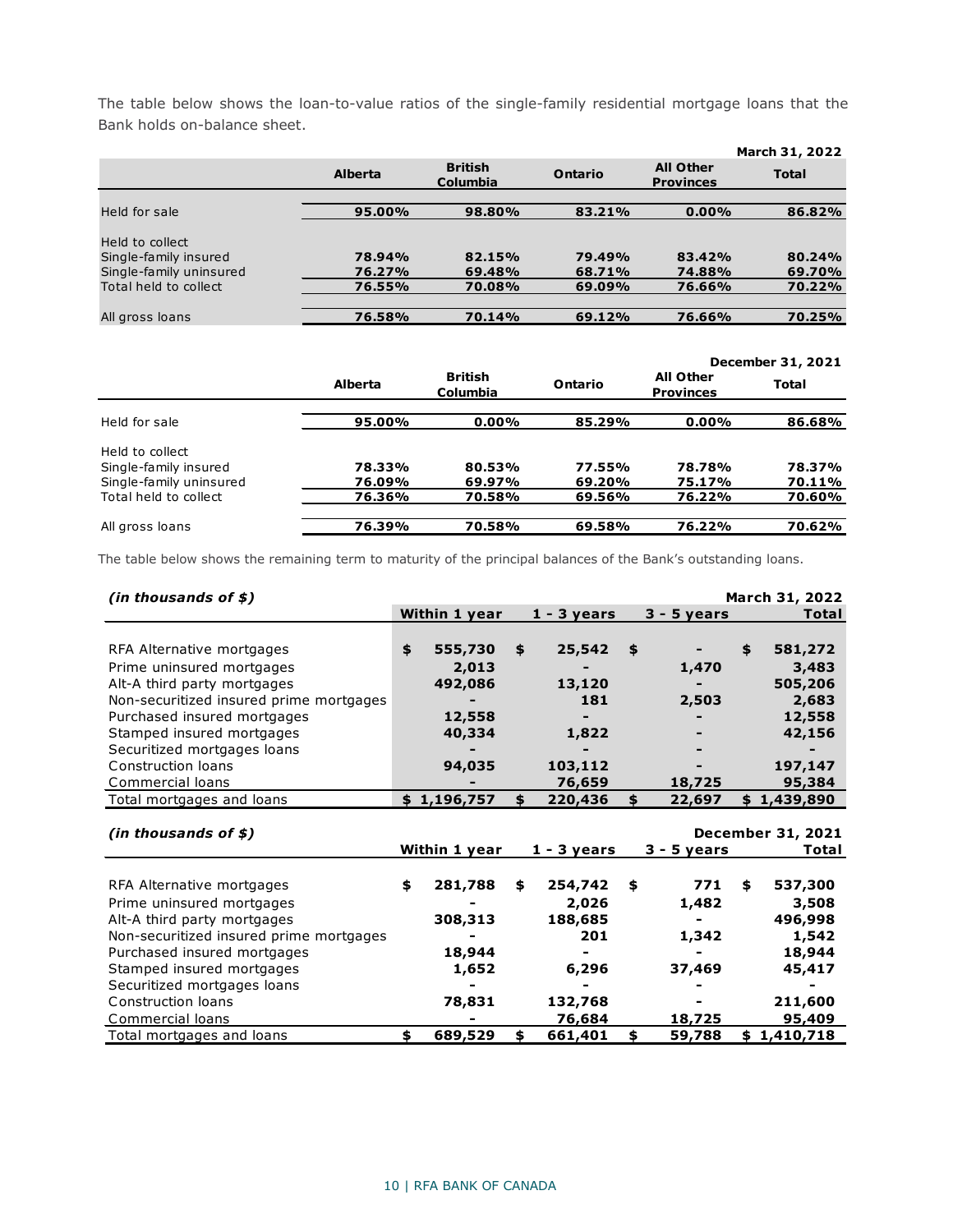### *Expected credit losses*

The Bank complies with the impairment requirements of *IFRS 9: Financial Instruments* ("IFRS 9") to recognize a loss allowance for expected credit losses on financial assets. Under IFRS 9, the accounting for impairment is based on a forward-looking expected credit loss ("ECL") model, which requires an entity to record an allowance for all loans and other debt instruments that are classified and measured at either amortized cost or fair value through other comprehensive income ("FVOCI"). IFRS 9 impairment requirements also apply to loan commitments and financial guarantee contracts that are not measured at fair value through profit and loss ("FVTPL"). The calculated allowance is designed to be an unbiased and probability-weighted amount that has been determined by evaluation of possible outcomes; the time value of money; reasonable and supportable information about past events, current conditions and forecasts of future economic conditions. The general principle is that an entity's ECL should reflect the pattern of deterioration or improvement in the credit quality of the associated financial instruments. As such, the calculated ECL amount at a given measurement date depends on the change in credit risk since initial recognition which involves significant management judgment.

At each measurement date, the calculation of ECL depends on the following key inputs:

- the probability of default ("PD") an estimate of the likelihood of default over a specified time horizon;
- the loss given default ("LGD") an estimate of the loss occurring at the time of default; and
- the exposure at default ("EAD") an estimate of the exposure at the default date.

The determination of these inputs can be quite complex, particularly the determination of PD, which must incorporate both factors unique to the entity and macroeconomic variables that can be associated with increases or decreases in credit risk.

Significant increases or decreases in credit risk since initial recognition will cause financial instruments to move among three "stages":

- Stage 1 includes financial instruments that have not experienced a significant increase in credit risk ("SICR") since initial recognition. An allowance equal to expected credit losses resulting from default events over the next 12 months ("12-month ECL") is recognized.
- Stage 2 includes financial instruments that have experienced a SICR since initial recognition, but for which there is no objective evidence of impairment at the reporting date. An allowance equal to expected credit losses resulting from default events over the expected life ("lifetime ECL") is recognized.
- Stage 3 includes financial instruments that are credit impaired or in default. The lifetime allowance is recognized.

The Bank's credit provision incorporates its originated single-family portfolio, its purchased mortgages, and its commercial and construction loans, as well as outstanding commitments on these portfolios. The Bank has developed a PD Model for calculating the allowance for credit losses for its uninsured single-family mortgage portfolio. The adequacy of the allowance is evaluated by management and may be adjusted to incorporate specific information or one-time events that have not yet been captured by the model.

In response to the pandemic, and the uncertainty as it relates to the economy including the increasing rate environment and inflated Home Price Index levels, the Bank adopted a more pessimistic outlook of the economy, which has been reflected in the scenario weights. The impact of COVID-19 on the Banks provision for credit losses has not been as severe as initially expected and the allowance for credit losses as a percentage of total assets has returned to near pre-pandemic levels.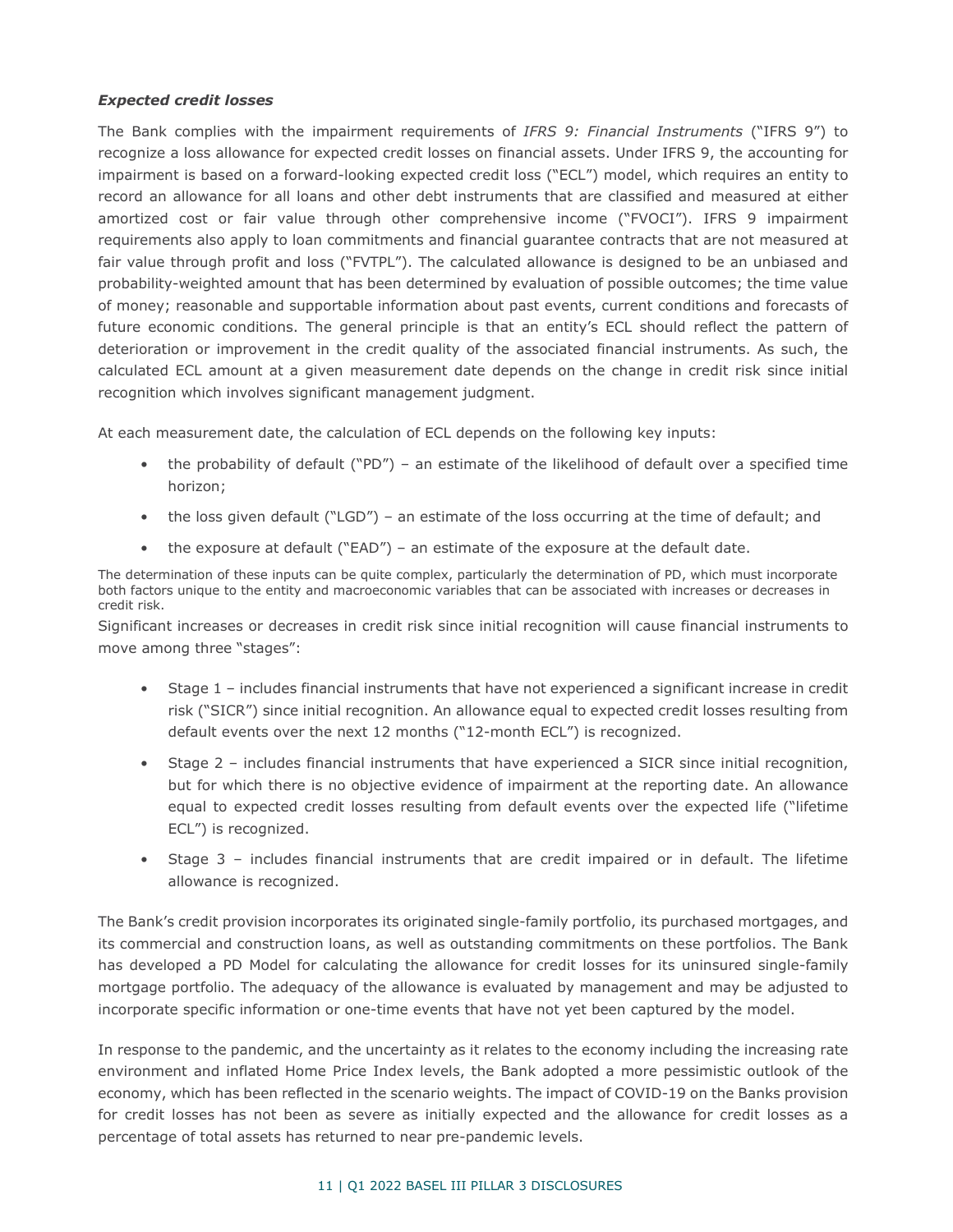The Bank will continue to assess the need for qualitative adjustments to account for events and/or model or data limitations that have not yet been reflected in the quantitative estimate of ECL.

The table below shows the gross carrying amount by stage of the Bank's on-balance sheet mortgages and loans, as of March 31, 2021, and December 31, 2021.

| (in thousands of $$$ )                                 |                   |             |           | March 31, 2022    |
|--------------------------------------------------------|-------------------|-------------|-----------|-------------------|
|                                                        | Stage 1           | Stage 2     | Stage 3   | <b>Total</b>      |
|                                                        |                   |             |           |                   |
| RFA Alternative mortgages                              | \$<br>577,928     | \$<br>2,631 | \$<br>145 | \$<br>580,703     |
| Prime uninsured mortgages                              | 3,483             |             |           | 3,483             |
| Alt-A third party mortgages                            | 504,404           |             |           | 504,404           |
| Non-securitized insured prime mortgages                | 2,683             |             |           | 2,683             |
| Stamped insured mortgages                              | 42,820            |             |           | 42,820            |
| Securitized mortgages loans                            |                   |             |           |                   |
| Purchased insured mortgages                            | 12,558            |             |           | 12,558            |
| Construction loans                                     | 195,469           |             |           | 195,469           |
| Commercial loans                                       | 95,069            |             |           | 95,069            |
| Stamped multi-residential                              |                   |             |           |                   |
| Total                                                  | \$1,434,415       | \$<br>2,631 | \$<br>145 | \$<br>1,437,190   |
|                                                        |                   |             |           |                   |
|                                                        |                   |             |           |                   |
|                                                        |                   |             |           |                   |
| (in thousands of $$$ )                                 |                   |             |           | December 31, 2021 |
|                                                        |                   |             |           | Total             |
|                                                        | Stage 1           | Stage 2     | Stage 3   |                   |
|                                                        | \$<br>536,679     | \$          | \$<br>144 | \$<br>536,822     |
| RFA Alternative mortgages<br>Prime uninsured mortgages | 3,508             |             |           | 3,508             |
|                                                        | 496,008           |             |           |                   |
| Alt-A third party mortgages                            |                   |             |           | 496,008<br>2,029  |
| Non-securitized insured prime mortgages                | 2,029<br>45,633   |             |           |                   |
| Stamped insured mortgages                              |                   |             |           | 45,633            |
| Securitized mortgages loans                            | 18,944            |             |           |                   |
| Purchased insured mortgages<br>Construction loans      |                   |             |           | 18,944<br>209,732 |
| Commercial loans                                       | 209,732<br>95,060 |             |           |                   |
| Stamped multi-residential                              |                   |             |           | 95,060            |

The following tables provide a reconciliation of the opening to closing ECL balance for the Bank's portfolio for the quarters ending March 31, 2021, and December 31, 2021. The reconciling items shown below comprise the following components:

- Originations and purchases, which reflect the increase in the allowance related to mortgages originated and purchased during the period;
- transfers between stages, which are assumed to occur prior to any corresponding remeasurement of the allowance;
- the decrease in the allowance related to scheduled and unscheduled run-off of mortgages, maturities or payouts during the period that did not incur a credit loss;
- the impact of changes to the ECL models and their inputs, including changes to scenarios, probability weights, and forward-looking information;
- write-offs of mortgages deemed uncollectible; and
- recoveries.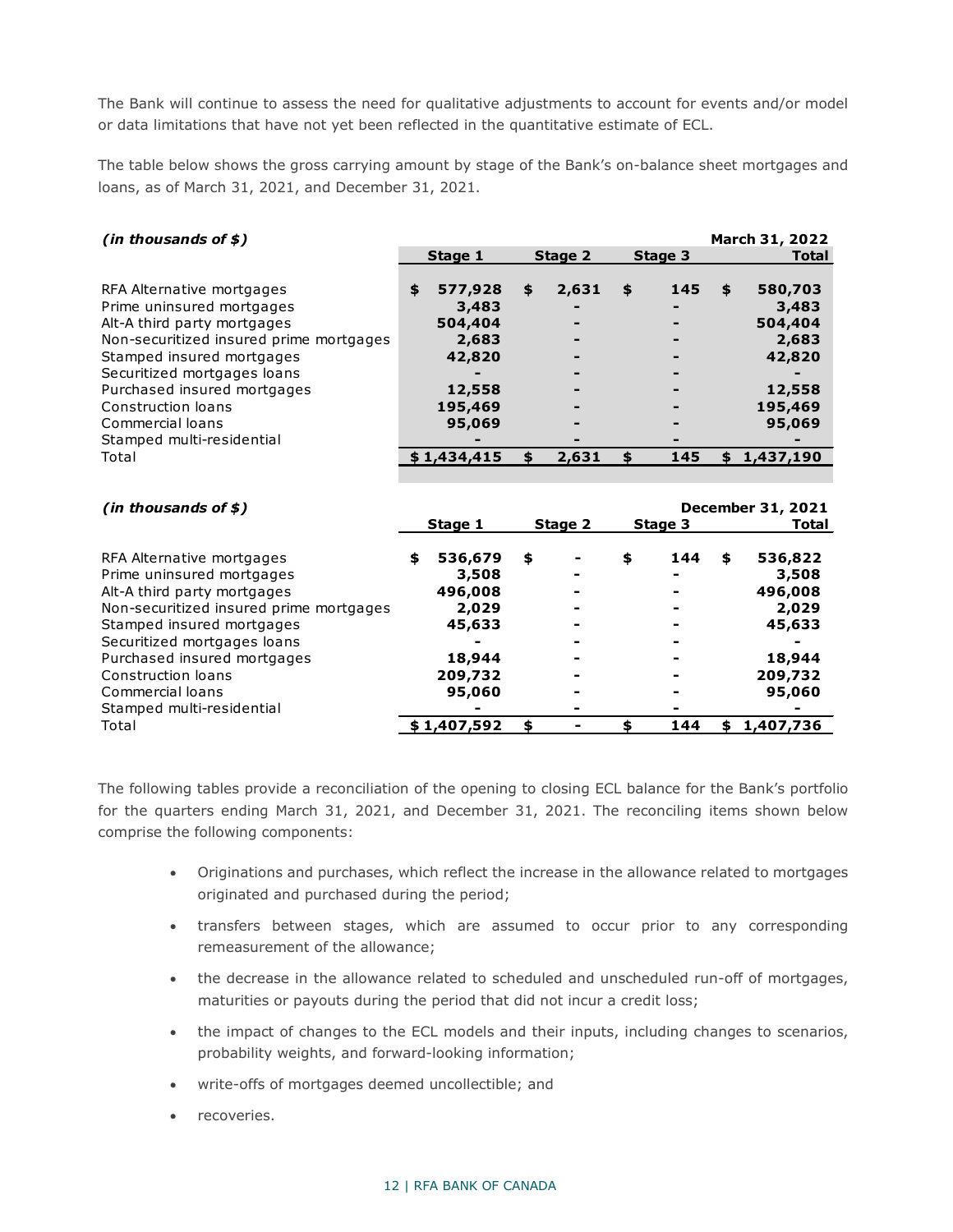As the Bank has not experienced credit related write-offs or recoveries within any of its mortgage loan portfolios, no data is shown for the last two items.

| (in thousands of $$$ )                 | Three months ended March 31, 2022 |    |         |    |         |   |    |              |
|----------------------------------------|-----------------------------------|----|---------|----|---------|---|----|--------------|
|                                        | Stage 1                           |    | Stage 2 |    | Stage 3 |   |    | <b>Total</b> |
| <b>Residential Mortgages</b>           |                                   |    |         |    |         |   |    |              |
| Balance at the beginning of the period | \$<br>470                         |    | 13      | \$ |         | 3 | \$ | 486          |
| Mortgages originated                   | 63                                |    | 4       |    |         |   |    | 67           |
| Transfers from Stage 1                 | (16)                              |    | 16      |    |         |   |    |              |
| Transfers from Stage 2                 | 2                                 |    | (2)     |    |         |   |    |              |
| Transfers from Stage 3                 |                                   |    |         |    |         |   |    |              |
| Mortgages paid or derecognized *       | (24)                              |    | (0)     |    |         |   |    | (24)         |
| Remeasurement                          | (55)                              |    | (6)     |    |         |   |    | (61)         |
| Balance at the end of the period       | \$<br>440                         | \$ | 26      | \$ |         | 3 | \$ | 468          |
|                                        |                                   |    |         |    |         |   |    |              |
| <b>Construction mortgages loans</b>    |                                   |    |         |    |         |   |    |              |
| Balance at the beginning of the period | \$<br>516                         | \$ |         | \$ |         |   | \$ | 516          |
| Mortgages originated                   | (35)                              |    |         |    |         |   |    | (35)         |
| Balance at the end of the period       | \$<br>481                         | \$ | -       | \$ |         |   | \$ | 481          |
|                                        |                                   |    |         |    |         |   |    |              |
| Commercial mortgages loans             |                                   |    |         |    |         |   |    |              |
| Balance at the beginning of the period | \$<br>233                         | \$ |         | \$ |         |   | \$ | 233          |
| Mortgages originated                   | (0)                               |    |         |    |         |   |    | (0)          |
| Balance at the end of the period       | \$<br>233                         | \$ |         | \$ |         |   | \$ | 233          |
| Total Allowance for credit losses      | \$<br>1,154                       | \$ | 26      | \$ |         | 3 | \$ | 1,182        |

| (in thousands of $$$ )                 |         |       | Three months ended December 31, 2021 |         |    |         |    |       |  |  |  |
|----------------------------------------|---------|-------|--------------------------------------|---------|----|---------|----|-------|--|--|--|
|                                        | Stage 1 |       |                                      | Stage 2 |    | Stage 3 |    | Total |  |  |  |
| <b>Residential Mortgages</b>           |         |       |                                      |         |    |         |    |       |  |  |  |
| Balance at the beginning of the period | \$      | 498   | \$                                   | 97      | \$ | 71      | \$ | 667   |  |  |  |
| Mortgages originated                   |         | 60    |                                      |         |    |         |    | 60    |  |  |  |
| Transfers from Stage 1                 |         | (330) |                                      | 395     |    | (65)    |    |       |  |  |  |
| Transfers from Stage 2                 |         | 77    |                                      | (77)    |    |         |    |       |  |  |  |
| Transfers from Stage 3                 |         |       |                                      |         |    |         |    |       |  |  |  |
| Mortgages paid or derecognized *       |         | (34)  |                                      | (20)    |    |         |    | (55)  |  |  |  |
| Remeasurement                          |         | 199   |                                      | (382)   |    | (3)     |    | (186) |  |  |  |
| Balance at the end of the period       | \$      | 470   | \$                                   | 13      | \$ | 3       | \$ | 486   |  |  |  |
| <b>Construction mortgages loans</b>    |         |       |                                      |         |    |         |    |       |  |  |  |
| Balance at the beginning of the period | \$      | 507   | \$                                   |         | \$ |         | \$ | 507   |  |  |  |
| Mortgages originated                   |         | 9     |                                      |         |    |         |    | 9     |  |  |  |
| Balance at the end of the period       | \$      | 516   | \$                                   |         | \$ |         | \$ | 516   |  |  |  |
| Commercial mortgages loans             |         |       |                                      |         |    |         |    |       |  |  |  |
| Balance at the beginning of the period | \$      | 143   | \$                                   |         | \$ |         | \$ | 143   |  |  |  |
| Mortgages originated                   |         | 90    |                                      |         |    |         |    | 90    |  |  |  |
| Balance at the end of the period       | \$      | 233   | \$                                   |         | \$ | ۰       | \$ | 233   |  |  |  |
| Total Allowance for credit losses      | \$      | 1,219 | \$                                   | 13      | \$ | 3       | \$ | 1,235 |  |  |  |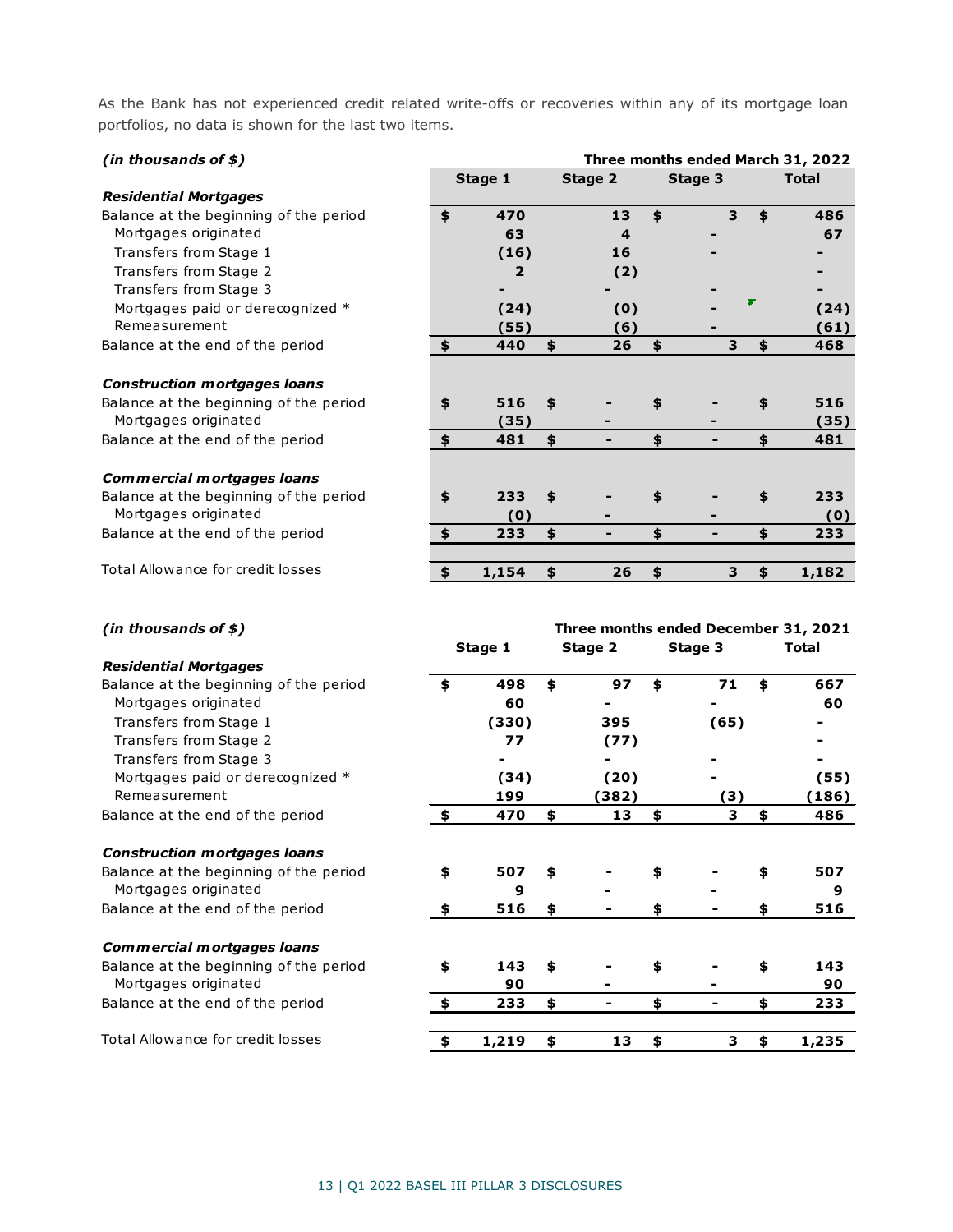A financial instrument is credit impaired when one or more events has occurred that has a detrimental impact on the estimated cash flows. A loan is considered credit impaired when a default event has occurred (i.e., is 90 days past due) or has otherwise been identified as such by management based on observable data and objective evidence of impairment. Impaired loans are moved to Stage 3. Financial instruments cease to be impaired when all past due amounts, including interest, have been recovered, and the principal and interest are deemed fully collectible in accordance with original or revised contractual terms. This will result in a reverse migration back to Stage 2, with further migration back to Stage 1 if credit risk improves to the point that SICR since initial recognition no longer exists.

All of the Bank's single-family mortgages are in a first lien position. In addition to having the underlying real property as collateral, insured mortgages provide additional protection in the event the proceeds from realizing the collateral are insufficient to repay the loan in full.

Aging tables for the outstanding principal balances of the Bank's mortgages and loans are shown below:

| $(in$ thousands of \$)                  |               |     |        |             |                                       |     |             | March 31, 2022    |
|-----------------------------------------|---------------|-----|--------|-------------|---------------------------------------|-----|-------------|-------------------|
|                                         | Current       |     |        |             | 1 - 30 days 31 - 60 days 61 - 90 days |     | $> 90$ days | Total             |
|                                         |               |     |        |             |                                       |     |             |                   |
| RFA Alternative mortgages               | \$<br>574,323 | \$  | 5,104  | \$<br>1,701 | \$                                    | \$  | 145         | 581,272<br>\$     |
| Prime uninsured mortgages               | 3,483         |     |        |             |                                       |     |             | 3,483             |
| Alt-A third party mortgages             | 505,206       |     |        |             |                                       |     |             | 505,206           |
| Non-securitized insured prime mortgages | 2,683         |     |        |             |                                       |     |             | 2,683             |
| Purchased insured mortgages             | 12,558        |     |        |             |                                       |     |             | 12,558            |
| Stamped insured mortgages               | 42,156        |     |        |             |                                       |     |             | 42,156            |
| Securitized mortgages loans             |               |     |        |             |                                       |     |             |                   |
| Construction loans                      | 197,147       |     |        |             |                                       |     |             | 197,147           |
| Commercial loans                        | 95,384        |     |        |             |                                       |     |             | 95,384            |
| Total mortgages and loans               | \$1,432,941   |     | 5,104  | \$<br>1,701 | \$<br>$\blacksquare$                  | \$. | 145         | \$1,439,890       |
|                                         |               |     |        |             |                                       |     |             |                   |
| (in thousands of $$$ )                  |               |     |        |             |                                       |     |             | December 31, 2021 |
|                                         | Current       |     |        |             | 1 - 30 days 31 - 60 days 61 - 90 days |     | $> 90$ days | Total             |
|                                         |               |     |        |             |                                       |     |             |                   |
| RFA Alternative mortgages               | 523,515       | \$  | 10,220 | \$<br>2,476 | \$<br>946                             | \$  | 144         | 537,300<br>\$     |
| Prime uninsured mortgages               | 3,508         |     |        |             |                                       |     |             | 3,508             |
| Alt-A third party mortgages             | 496,998       |     |        |             |                                       |     |             | 496,998           |
| Non-securitized insured prime mortgages | 1,542         |     |        |             |                                       |     |             | 1,542             |
| Purchased insured mortgages             | 18,944        |     |        |             |                                       |     |             | 18,944            |
| Stamped insured mortgages               | 45,417        |     |        |             |                                       |     |             | 45,417            |
| Securitized mortgages loans             |               |     |        |             |                                       |     |             |                   |
| Construction loans                      | 211,600       |     |        |             |                                       |     |             | 211,600           |
| Commercial loans                        | 95,409        |     |        |             |                                       |     |             | 95,409            |
| Total mortgages and loans               | \$1,396,933   | \$. | 10,220 | \$<br>2,476 | \$<br>946                             | \$  | 144         | \$1,410,718       |

Management determined that the ECL on the insured portfolio was immaterial, given the high credit quality and fact that the mortgages are insured against default. Further, all 10-year insured NHA MBS mortgage loans on multi-unit residential properties securitized through the CMB program and held off-balance-sheet were current as of March 31, 2022.

As of March 31, 2021, the Bank had specifically identified one RFA Alternative loans totaling \$145 thousand as impaired, and individually assessed (Stage 3) allowance for credit losses of \$3 thousand was recorded for these loans. As of March 31, 2021, 98.8% of the performing RFA Alternative mortgages were current, compared to 97.5% as of December 31, 2021.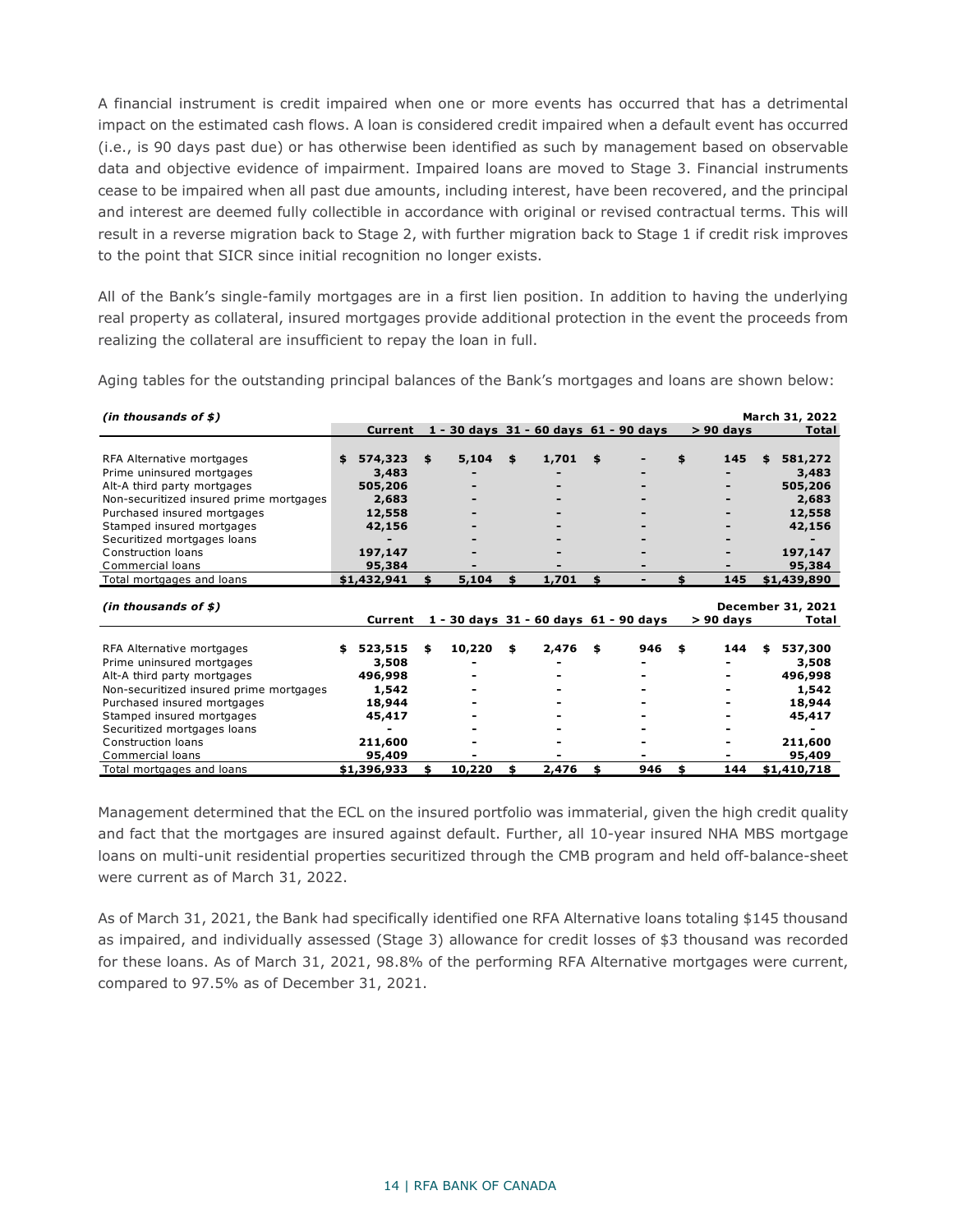## <span id="page-15-0"></span>**LIQUIDITY AND FUNDING RISK**

Liquidity and funding risk is the inability to generate or obtain sufficient cash or equivalents in a timely manner and at a reasonable cost to meet its obligations (both on-and off-balance sheet) as they fall due.

This risk arises from the fluctuations in the Bank's cash flows that are associated with its lending and deposit taking, investing, loan sales, securitizations, other business activities, and unexpected national and global economic disruptions. Effective management of liquidity risk requires that the Bank have sufficient liquid assets available, as needed, to fund new mortgages and to pay cash obligations such as deposit maturities and interest, accounts payable and accrued liabilities, and any other commitments and obligations.

The Bank's risk management policies including the Liquidity and Funding Management Policy are designed to ensure that cash balances and other high-quality liquid assets are a) sufficient to meet all cash outflows, in both ordinary and stressed conditions, and b) in compliance with regulatory requirements such as the Liquidity Adequacy Requirements and OSFI Guideline B-6.

The regulatory requirements include the Liquidity Coverage Ratio ("LCR") and Net Cumulative Cash Flow ("NCCF") metrics prescribed by OSFI. The LCR reports net cash flow requirements in a stressed environment over a short-term period of 30 days. The NCCF measures detailed cash flows to capture the risk posed by funding mismatches over and up to a 12-month time horizon.

Liquidity risk is managed through both daily monitoring and measurement of the Bank's liquidity position, and regular liquidity forecasting. Monitoring includes liquidity metrics such as maturity gap analysis and survival horizon. Even with the Bank's underlying policies and monitoring, there is a risk of economic disruption beyond the Bank's control. In cases where the disruption is severe or prolonged, the Bank could be required to take further contingency actions, which could include curtailing lending activity and selling of assets to generate cashflow.

The Bank's liquid assets are as shown below:

|                                                   | As at |           |    |              |  |  |  |
|---------------------------------------------------|-------|-----------|----|--------------|--|--|--|
|                                                   |       | March 31, |    | December 31, |  |  |  |
| (in thousands of $\sharp$ )                       |       | 2022      |    | 2021         |  |  |  |
| Deposits with regulated<br>financial institutions | \$    | 37,449    | \$ | 59,450       |  |  |  |
| Marketable securities                             | \$    | 47,212    |    | 48,589       |  |  |  |
| Loans held for sale                               | \$    | 2,503     |    | 1,342        |  |  |  |
| Stamped mortgages                                 | \$    | 42,359    |    | 45,633       |  |  |  |
|                                                   |       |           |    |              |  |  |  |
| Total liquid assets                               |       | 129,523   | \$ | 155,014      |  |  |  |

The Bank's main sources of cash and operating liquidity are deposits and net interest income. The Bank's originated on-balance sheet mortgages, are primarily funded by the Bank's deposit taking activity.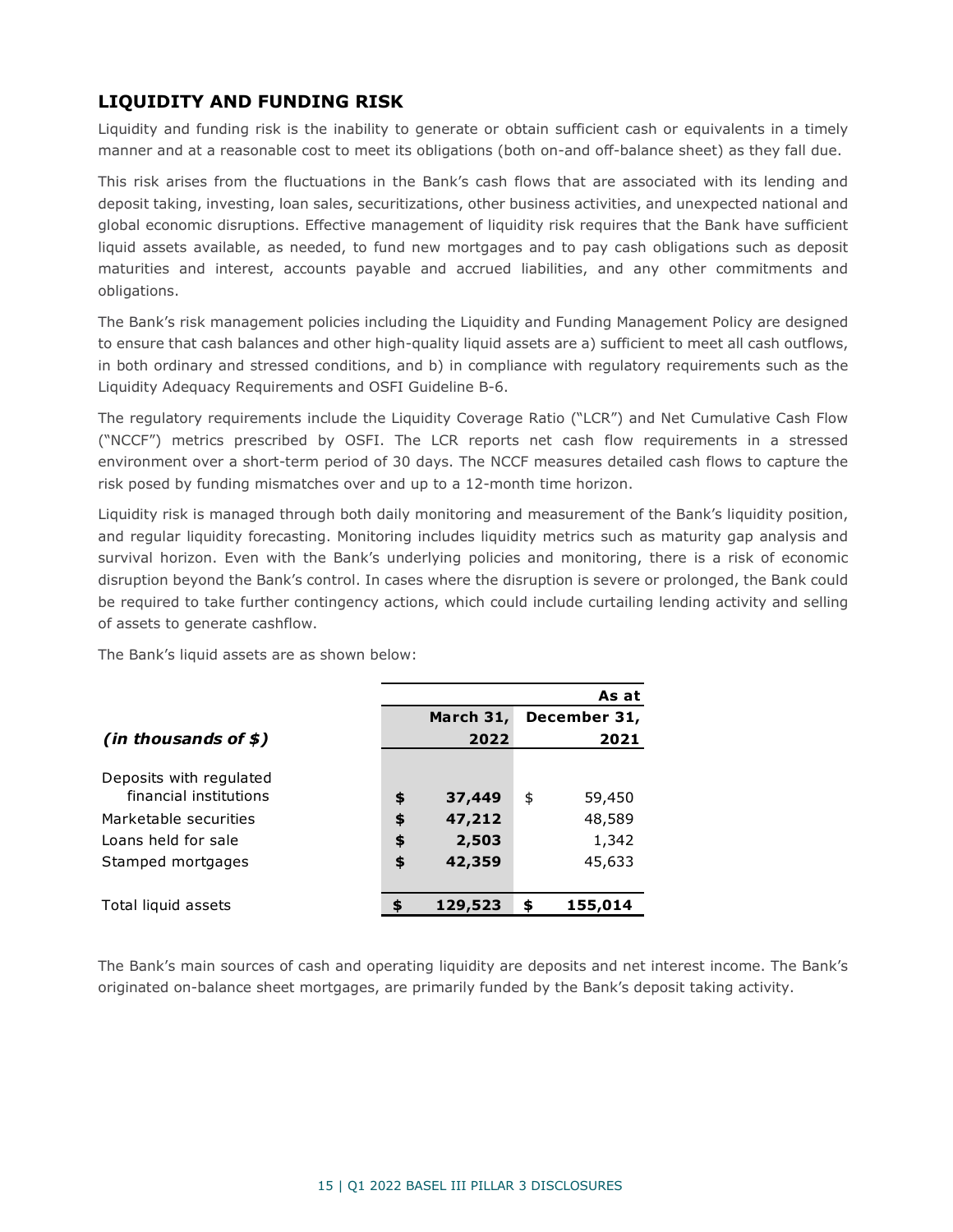The Bank's deposits are currently sourced through the deposit broker network and are CDIC-insured fixedterm GICs. The Bank's access to deposits depends upon several factors including access to third-party deposit platforms, interest rates offered by competing lenders, general economic conditions, regulatory requirements, and the securities markets in general. The broker network is expected to have more than enough liquidity to meet the Bank's funding needs for the next few years. However, the Bank is exposed, from time to time, to deposit dealer-imposed concentration limit restrictions. The risk has been proactively mitigated through a more diversified dealer network.

As an approved NHA MBS issuer, the Bank can access the NHA MBS market to fund insured mortgages. The Bank's access to liquidity through investors and the NHA MBS securitization market depends on several factors, including general economic conditions, spreads on mortgages relative to other investments, and conditions in both the securities markets in general and the MBS market specifically. A decline in investor demand or securitization markets could adversely affect the Bank's ability to originate mortgages, which could negatively impact future financial results.

The Bank manages duration mismatches between loans and deposits within its risk limits. Shown below is a maturity gap table comparing the principal amounts of the Bank's non-securitized on-balance sheet mortgages, construction and commercial loans to GIC deposits.

| (in thousands of $$$ )              |                |      |               |                           |               | As at March 31, 2022 |
|-------------------------------------|----------------|------|---------------|---------------------------|---------------|----------------------|
|                                     | $0 - 3$ Months |      | 3 - 12 Months | 1 to 3 Years Over 3 Years |               | <b>Total</b>         |
| Remaining contractual term          |                |      |               |                           |               |                      |
| Single-family residential mortgages | 145<br>\$      | - \$ | 1,999         | \$<br>955,641             | \$<br>189,574 | \$1,147,359          |
| Construction and commercial loans   | $\blacksquare$ |      | ٠             | 210,416                   | 82,115        | 292,531              |
| Deposits (GICs)                     | 220,406        |      | 621,346       | 329,885                   | 231,743       | 1,403,381            |
| Net maturity                        | (220,262)      | \$   | (619, 346)    | 836,172                   | \$<br>39,946  | \$<br>36,509         |

### <span id="page-16-0"></span>**MARKET RISK**

Market risk is adverse impact on the value of assets, liabilities, and capital from changes in market prices and rates, the correlations among them, and their levels of volatility. The Bank's risk management policies including the Market Risk policy defines strategies and policies that are aligned with the Bank's risk appetite. The policy specifies the sources of cash to be invested and the constraints within which investments can be made. The policy is designed to help mitigate credit, liquidity, and market risk.

As of December 31, 2021, the Bank's investment risk is largely limited to its CMBs having a par value of \$22.3 million, and Provincial Bonds consisting of \$25.6 million. More complex investing activities are expected to occur as deposit taking and uninsured lending operations expand, although the timing of such activities is uncertain.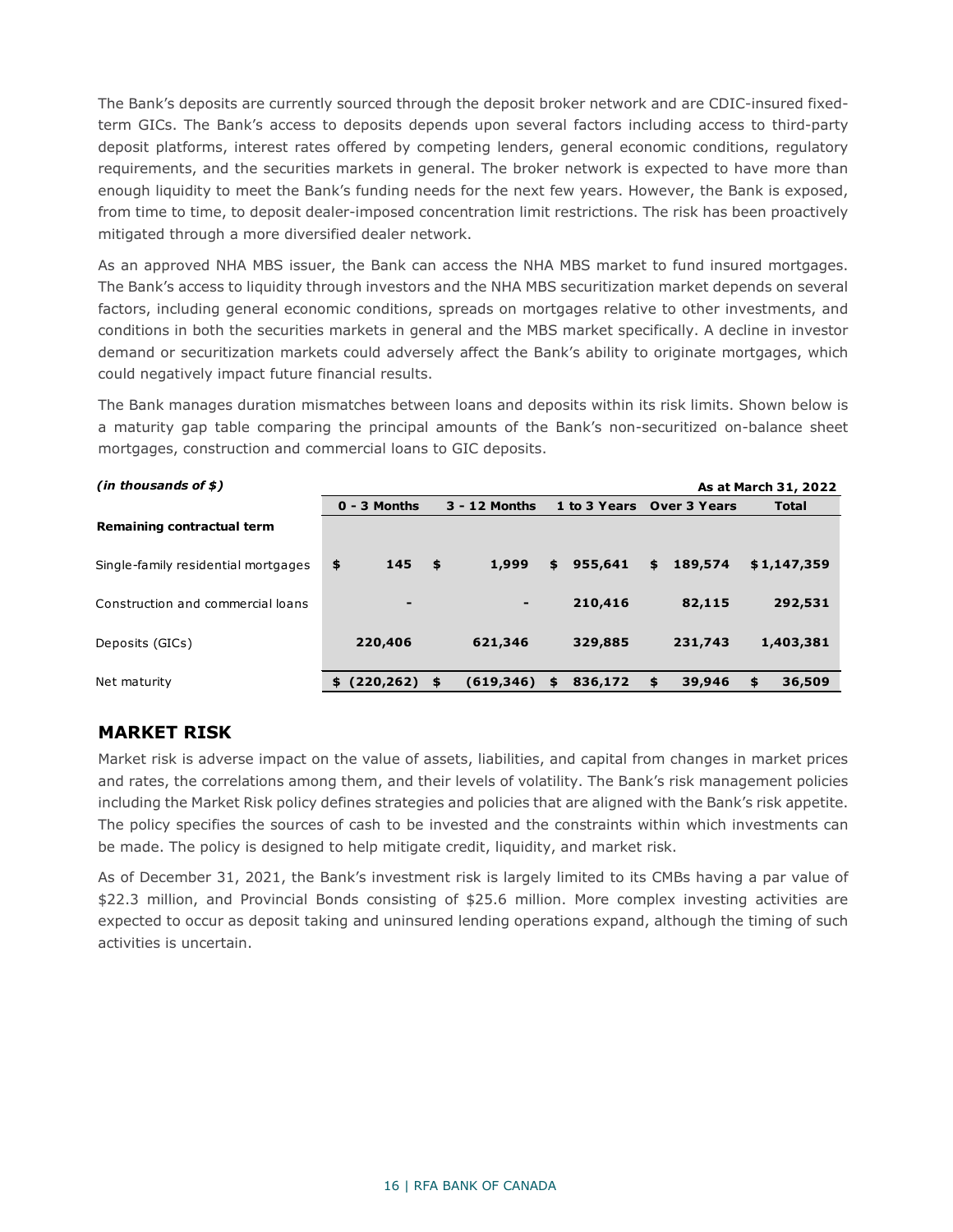#### *Interest rate risk*

Interest rate risk is adverse movements in interest rates in the banking book leading to lost earnings or capital. The Bank is exposed to interest rate risk due to differences between the maturity dates of interestrate sensitive assets and liabilities. The objective of interest rate risk management is to ensure that the Bank can realize stable and predictable net interest margin ("NIM"), over specific time periods, despite fluctuations in interest rates. The Bank's risk management policies including the Market Risk policy defines strategies and policies that are aligned with the Bank's risk appetite. In addition, the Bank performs stresstesting and sensitivity analysis with respect to interest rates and related factors.

Historically, the Bank was not exposed to material levels of interest rate risk arising from prime insurable or prime uninsurable mortgage commitments, because the purchase price for mortgages sold to investors was based on customer commitment rates rather than the interest rate at time of funding, thereby passing on the interest rate risk to the investors.

The table below details the results of sensitivity analysis of interest rate increases and decreases on the economic value on equity (EVE) during the 12-month period beginning on March 31, 2022. The model is based on several assumptions including asset prepayments and liquidation rates, asset funding probabilities and discount factors of implied rate curves. Actual results could vary from these assumptions should an actual rate change occur.

|                                     | As at March 31, 2022 |             |    |                               |  |  |  |
|-------------------------------------|----------------------|-------------|----|-------------------------------|--|--|--|
|                                     |                      | Increase in |    | Decrease in                   |  |  |  |
| (in thousands of $$$ , except $%$ ) |                      |             |    | interest rates interest rates |  |  |  |
|                                     |                      |             |    |                               |  |  |  |
| 100 basis point parallel shift      |                      |             |    |                               |  |  |  |
| Impact on net interest income       | \$                   | 1,589       | \$ | (1,627)                       |  |  |  |
| Impact on EVE                       |                      | 79          |    | (198)                         |  |  |  |
| EVE as a % of shareholders' equity  |                      | 0.04%       |    | $(0.09\%)$                    |  |  |  |
|                                     |                      |             |    |                               |  |  |  |
| 200 basis point parallel shift      |                      |             |    |                               |  |  |  |
| Impact on net interest income       | \$                   | 3,187       | \$ | (2,768)                       |  |  |  |
| Impact on EVE                       |                      | 178         |    | 36                            |  |  |  |
| EVE as a % of shareholders' equity  |                      | 0.08%       |    | 0.02%                         |  |  |  |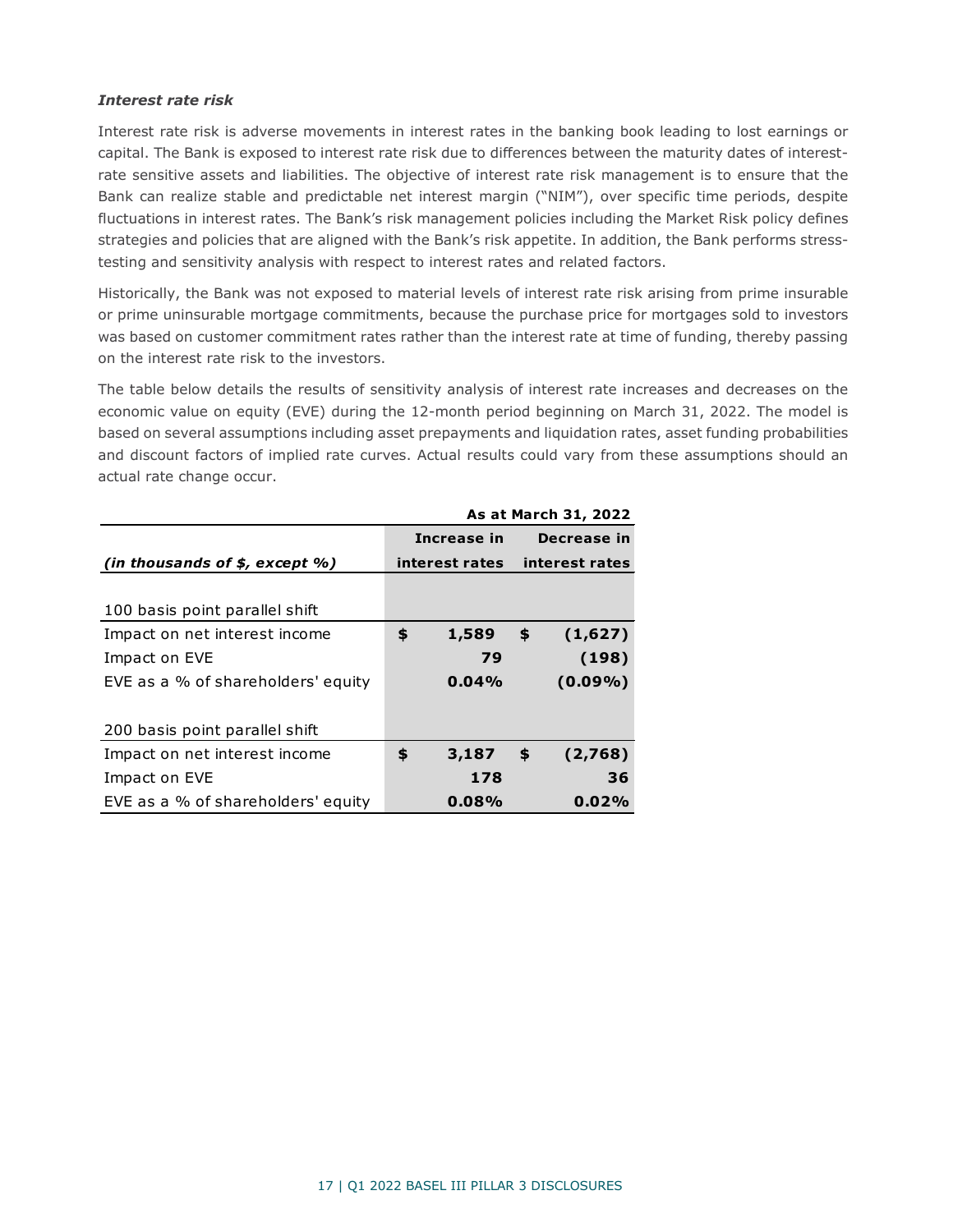The Bank is exposed to interest rate risk due to differences between the maturity dates of interest-rate sensitive assets and liabilities. Shown below is the March 31, 2021, position of the Bank's assets, liabilities and equity by maturity and weighted average contractual rate.

|                                                                                                                                                                                                     |                         |                 |                             |                        |                                               |                        |                            |                              | March 31, 2022        |
|-----------------------------------------------------------------------------------------------------------------------------------------------------------------------------------------------------|-------------------------|-----------------|-----------------------------|------------------------|-----------------------------------------------|------------------------|----------------------------|------------------------------|-----------------------|
| (in thousands of \$, except %)                                                                                                                                                                      | <b>Floating</b><br>Rate |                 | $0$ to $3$<br><b>Months</b> | 4 Months to<br>1 Year  | <b>Total Within</b><br>1 Year                 | 1 Year to<br>5 Years   | Greater<br>than<br>5 Years | <b>Non Rate</b><br>Sensitive | Total <sup>1</sup>    |
|                                                                                                                                                                                                     |                         |                 |                             |                        |                                               |                        |                            |                              |                       |
| Assets<br>Cash and restricted cash<br>Weighted Average Contractual Rate                                                                                                                             | \$                      | 40,548<br>0.46% | \$                          |                        | 40,548<br>s<br>0.46%                          | \$                     | \$                         | \$                           | 40,548<br>\$<br>0.46% |
| Debt securities<br>Weighted Average Contractual Rate                                                                                                                                                |                         |                 |                             |                        |                                               | 47,212<br>2.57%        |                            |                              | 47,212<br>2.57%       |
| Non-securitized mortgages<br>- Purchased insured loans - HFS                                                                                                                                        |                         |                 |                             |                        |                                               | 2,503                  |                            |                              | 2,503                 |
| Weighted Average Contractual Rate                                                                                                                                                                   |                         |                 |                             |                        |                                               | 2.65%                  |                            |                              | 2.65%                 |
| Non-securitized mortgages<br>- RFA Alternative                                                                                                                                                      |                         |                 | 47,260                      | 244,513                | 291,773                                       | 289,500                |                            | (919)                        | 580,353               |
| Weighted Average Contractual Rate                                                                                                                                                                   |                         |                 | 3.47%                       | 3.63%                  | 3.60%                                         | 3.40%                  |                            |                              | 3.51%                 |
| Non-securitized mortgages<br>- Purchased uninsured loans                                                                                                                                            |                         |                 | 73,270                      | 251,880                | 325,150                                       | 180,056                |                            | (917)                        | 504,289               |
| Weighted Average Contractual Rate                                                                                                                                                                   |                         |                 | 3.30%                       | 3.28%                  | 3.29%                                         | 3.01%                  |                            |                              | 3.19%                 |
| Non-securitized mortgages<br>- Purchased insured loans                                                                                                                                              |                         |                 | 6,064                       | 6,495                  | 12,558                                        |                        |                            |                              | 12,558                |
| Weighted Average Contractual Rate                                                                                                                                                                   |                         |                 | 6.30%                       | 6.93%                  | 6.62%                                         |                        |                            |                              | 6.62%                 |
| Non-securitized mortgages<br>- Construction loans<br>Weighted Average Contractual Rate                                                                                                              | 197,147                 | 5.86%           |                             |                        | 197,147<br>5.86%                              |                        |                            | (2, 159)                     | 194,988<br>5.86%      |
| Non-securitized mortgages                                                                                                                                                                           |                         |                 |                             |                        |                                               |                        |                            |                              |                       |
| - stamped mortgages<br>Weighted Average Contractual Rate                                                                                                                                            |                         | 13,554<br>1.68% |                             | 405<br>3.66%           | 13,959<br>1.73%                               | 28,197<br>2.10%        |                            | 663                          | 42,820<br>1.94%       |
| Non-securitized mortgages                                                                                                                                                                           |                         |                 |                             |                        |                                               |                        |                            |                              |                       |
| - other<br>Weighted Average Contractual Rate                                                                                                                                                        |                         | 1,089<br>1.67%  |                             |                        | 1,089<br>1.67%                                | 2,575<br>3.31%         |                            | (1)                          | 3,663<br>2.82%        |
| Non-securitized mortgages                                                                                                                                                                           |                         |                 |                             |                        |                                               |                        |                            |                              |                       |
| - Commercial Loan<br>Weighted Average Contractual Rate                                                                                                                                              |                         | 87,384<br>4.61% |                             |                        | 87,384<br>4.61%                               | 8,000<br>3.36%         |                            | (547)                        | 94,837<br>4.53%       |
| Other assets                                                                                                                                                                                        |                         |                 |                             |                        |                                               |                        |                            | 98,358                       | 98,358                |
| Weighted Average Contractual Rate                                                                                                                                                                   |                         |                 |                             |                        |                                               |                        |                            |                              |                       |
| <b>Total assets</b><br>Weighted Average Contractual Rate                                                                                                                                            | 339,722<br>\$           | 4.71%           | \$<br>126,594<br>3.51%      | \$<br>503,292<br>3.50% | \$<br>969,608<br>3.92%                        | \$<br>558,041<br>3.13% | \$<br>$\overline{a}$       | 94,479<br>\$                 | \$1,622,128<br>3.42%  |
|                                                                                                                                                                                                     |                         |                 |                             |                        |                                               |                        |                            |                              |                       |
| <b>Liabilities</b><br>Cashable GICs <sup>2</sup>                                                                                                                                                    | \$                      |                 | \$<br>29,435                | \$                     | 29,435<br>\$                                  | \$                     | \$                         | \$<br>(23)                   | 29,412<br>- \$        |
| Weighted Average Contractual Rate                                                                                                                                                                   |                         |                 | 0.79%                       |                        | 0.79%                                         |                        |                            |                              | 0.79%                 |
| Non-cashable GICs                                                                                                                                                                                   |                         |                 | 190,972                     | 621,346                | 812,318                                       | 561,628                |                            | (3, 311)                     | 1,370,635             |
| Weighted Average Contractual Rate                                                                                                                                                                   |                         |                 | 1.16%                       | 1.45%                  | 1.38%                                         | 1.90%                  |                            |                              | 1.60%                 |
| Other liabilities<br>Weighted Average Contractual Rate                                                                                                                                              |                         |                 |                             | -                      |                                               |                        |                            | 56,377                       | 56,377                |
| Shareholders' equity<br>Weighted Average Contractual Rate                                                                                                                                           |                         |                 |                             |                        |                                               |                        |                            | 165,705                      | 165,705               |
| <b>Total liabilities and</b>                                                                                                                                                                        |                         |                 |                             |                        |                                               |                        |                            |                              |                       |
| shareholders' equity<br>Weighted Average Contractual Rate                                                                                                                                           | \$                      |                 | \$220,407<br>1.11%          | \$<br>1.45%            | 621,346 \$ 841,752<br>1.36%                   | \$<br>561,628<br>1.90% |                            | \$218,748                    | \$1,622,128<br>1.37%  |
|                                                                                                                                                                                                     |                         |                 |                             |                        |                                               |                        |                            |                              |                       |
| Excess (deficiency) of assets over<br>liabilities and shareholders' equity                                                                                                                          |                         |                 |                             |                        | $$339,721$ $$ (93,813) $ (118,053) $ 127,856$ | \$ (3,587) \$          |                            | \$ (124, 269) \$             |                       |
| <sup>1</sup> Accrued interest is included in "Other assets" and "Other liabilities", respectively.<br><sup>2</sup> Cashable GICs are redeemable by the depositor after 90 days from the issue date. |                         |                 |                             |                        |                                               |                        |                            |                              |                       |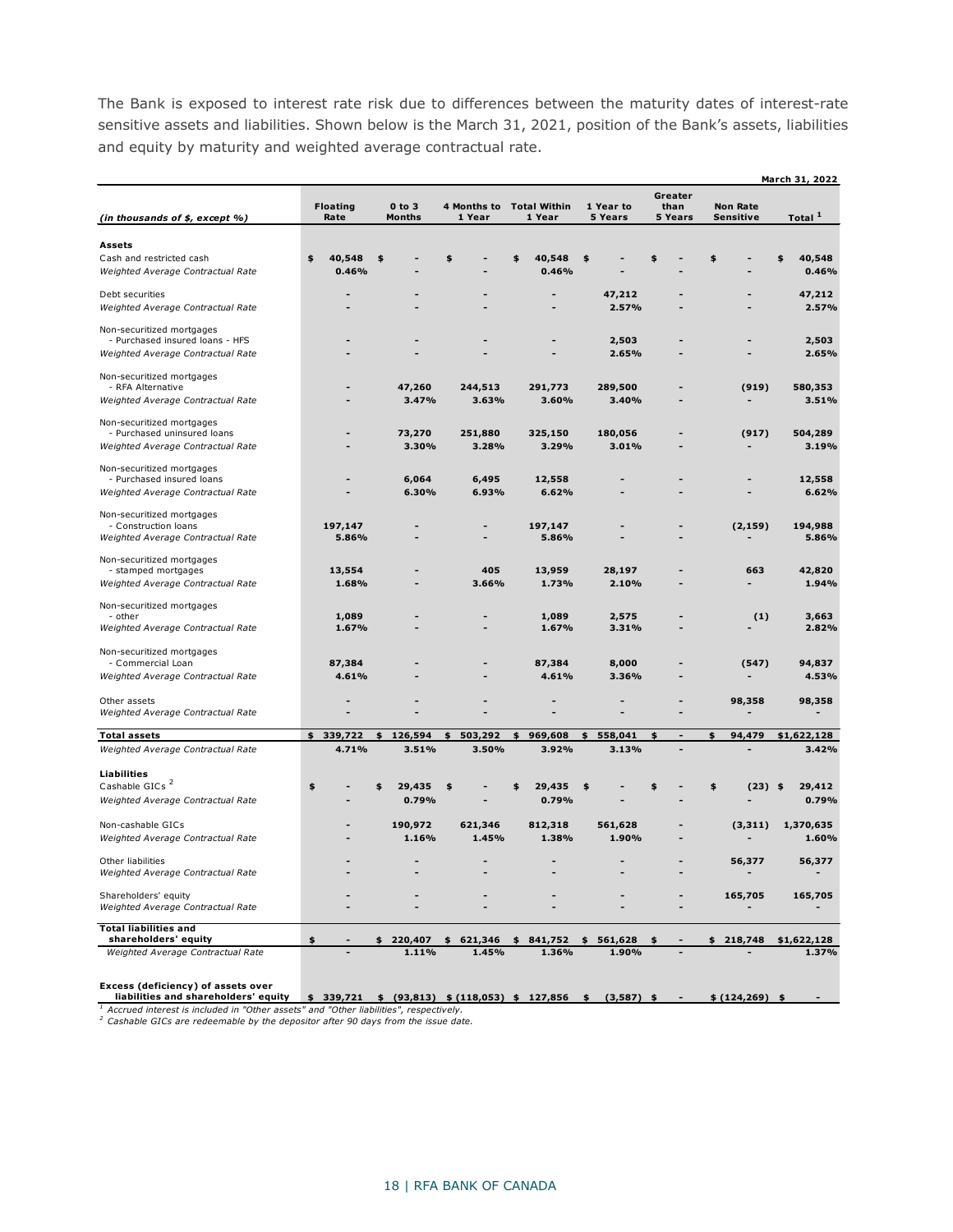## <span id="page-19-0"></span>**OPERATIONAL RISK**

Operational risk is the risk of loss resulting from either inadequate or failed internal processes, people and systems, or from external events. Operational risk cannot be completely eliminated, since it is inherent in all business activities. While aware of these constraints, the Bank takes proactive steps to mitigate its operational risk. Operational risks include the following:

| Transaction/ Process        | Ineffective design, implementation or execution of a process or transaction.<br>Includes incidents such as system failures, inaccurate data input/calculations,<br>untimely service delivery, accounting or reporting errors, and inefficient or<br>unscalable processes.                                                                              |
|-----------------------------|--------------------------------------------------------------------------------------------------------------------------------------------------------------------------------------------------------------------------------------------------------------------------------------------------------------------------------------------------------|
| People                      | Inadequate capacity, capability and/or competency of human resources<br>operating the business. Includes risks relating to employee retention,<br>performance management, development, resourcing, and employee health &<br>safety.                                                                                                                    |
| Conduct                     | Risk of inappropriate, unethical, or unlawful behaviour on the part of<br>management or employees that could harm employees or customers, or<br>abuse financial markets, potentially damaging the Bank's reputation. Includes<br>conflicts of interest, inappropriate incentive/bonus schemes,<br>harassment/discrimination, unfair pricing practices. |
| Internal/ External<br>Fraud | Risk of loss through intentional unauthorized activities, misrepresentation of<br>facts or withholding of information to secure an unlawful gain. Fraud can be<br>initiated by one or more parties including employees, potential or existing<br>clients, agents, suppliers or outsourcers, or other external parties.                                 |
| Change Management           | Risk arising from changes to products/services, processes, organizational<br>structures, business partnerships, technologies etc.                                                                                                                                                                                                                      |
| Model                       | Inappropriate decisions from relying on inaccurate, unsound, or outdated<br>financial models. Risk may be related to inappropriate model design/<br>development, flawed assumptions, inaccurate, outdated, or incomplete input<br>data.                                                                                                                |
| Information<br>Governance   | Reliance on data/information that is incomplete, outdated, inaccurate, invalid,<br>untimely and/or inaccessible. This risk can impact the Bank's ability to make<br>informed decisions and develop accurate reporting for management,<br>regulators, and customers.                                                                                    |
| Technology                  | Risk arising from the use of technology that is outdated, untested/unproven,<br>poorly integrated, or not adequate/suitable for the Bank's needs.                                                                                                                                                                                                      |
| <b>Information Security</b> | Failure to protect information from unauthorized use, disruption, modification,<br>or destruction or to protect the confidentiality of customer, employee, and<br>corporate data                                                                                                                                                                       |
| Vendor/ Third Party         | Risk exposures to a business partner, vendor, supplier, or agent/broker from<br>their failure to adequately perform the services contracted for.                                                                                                                                                                                                       |
| <b>Physical Security</b>    | Failure to protect people, property, and other assets from threats such as<br>theft, vandalism, fire, natural disasters, and terrorism.                                                                                                                                                                                                                |
| <b>Business Continuity</b>  | Inability to continue business operations under adverse conditions that may<br>arise from natural, technological, or man-made hazards (e.g., flood,<br>earthquake, pandemic, electricity grid failures).                                                                                                                                               |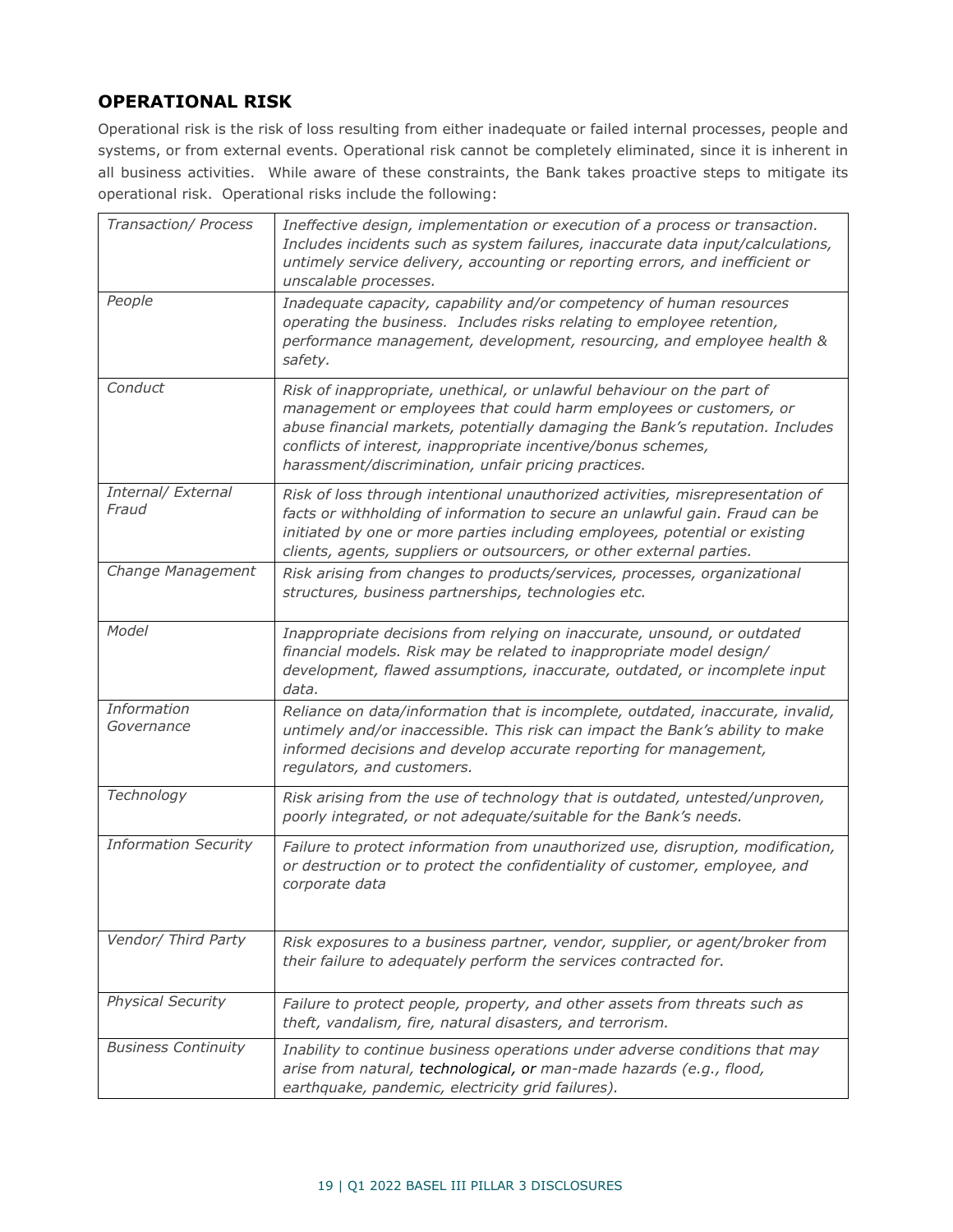The Bank ERM Framework includes strategies to manage operational risk, including avoidance, transfer, acceptance, and mitigation by controls. The Bank also employs a risk and compliance information system that facilitates the application of enhanced operational risk management techniques.

Key components of the Bank's ERM Framework include but are not limited to:

- risk and control self-assessments by individual business units
- risk assessment of new business initiatives
- risk monitoring and reporting including using Key Risk Indicators ("KRIs") and other risk criteria
- control testing and other independent assessments
- reporting and analysis of internal and external risk events, and the development of action plans with follow up for measurement of success, when required
- mitigation plans for known operational risks; e.g.: business continuity planning
- stress testing and scenario analysis
- risk assessment and due diligence regarding third-party service providers, both prior to engagement and as periodic follow-ups
- maintenance of appropriate corporate insurance coverage

#### *Mortgage fraud risk/Misrepresentation*

As part of its normal operations as a mortgage lender, the Bank is exposed to an inherently higher level of fraud risk through the mortgage origination and underwriting processes. As mortgage underwriting and mortgage insurance qualification requirements become more stringent, either as a result of changes in regulatory requirements, or through changes in general industry practice, the inherent risk of mortgage misrepresentation in mortgage documents can increase. This is particularly the case when income qualification rules are tightened within an environment of increasing home prices and increasing interest rates. As well, the Bank's mortgage lending operations are dependent on a network of RFA Approved mortgage brokers and agents, which results in inherent distance between the Bank and the Borrower.

The Bank has quality control, mortgage investigation and misrepresentation, and whistleblower practices in place that are designed to mitigate mortgage fraud risk, by preventing and detecting misrepresentations of borrower information. These include enhanced documentation requirements for higher risk borrowers and enhanced due diligence via its rigorous RFA Broker Approval process. However, the Bank's financial position and results of operations could be negatively impacted if information is intentionally misleading or does not fairly represent an applicant's financial position, and this is not detected by the Bank's controls. This could happen due to inherent limitations in internal controls, which are expected to provide reasonable, but not absolute assurance that misstatements due to fraud will be prevented or detected.

In the event the Bank suspects or identifies mortgage fraud or any other misrepresentation on the part of an RFA Approved mortgage broker, agent or Bank employee, this could have a material adverse effect on the Bank's financial position and results of operations.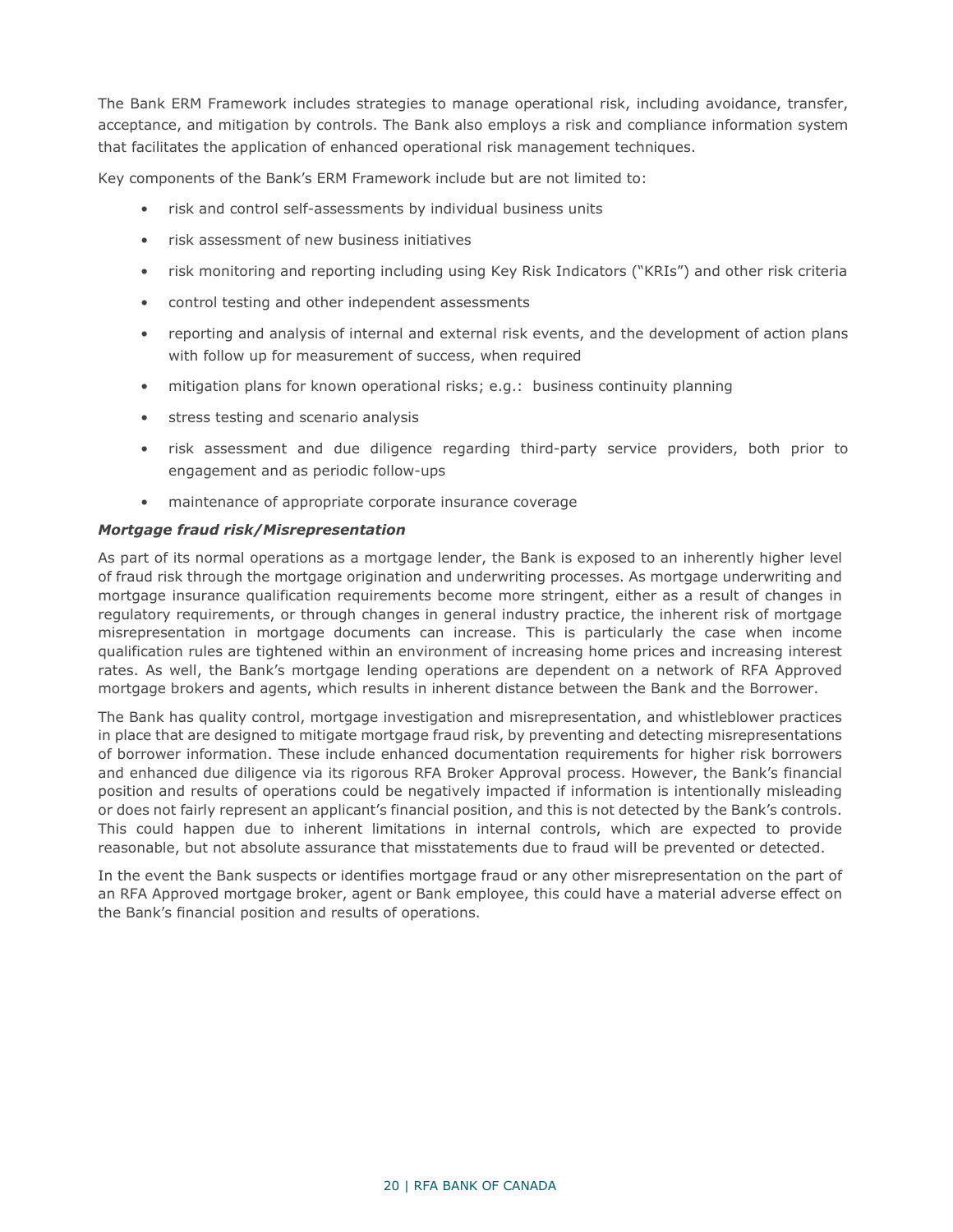## <span id="page-21-0"></span>**REPUTATIONAL RISK**

Reputational risk is the risk of negative publicity regarding business practices, whether factual or not, that may create a potential dollar at risk event. This could result in a decline in the Bank's earnings, economic value, capital, brand, liquidity, or customer base. Reputational risk is pervasive through all the Bank's activities.

The Bank's risk management policies including the Reputation Risk policy defines strategies and policies that are aligned with the Bank's risk appetite. The policy sets out the principles and organization structures and processes related to managing reputational risk. Key components of reputational risk management include:

- mandating and ensuring compliance by all employees with the Bank's Code of Conduct and Ethical Behaviour
- risk management and internal control (through ERM framework)
- specific identification and prevention of reputational risk events (e.g. regulatory compliance)
- monitoring potential sources of reputational risk such as negative media, emerging risks, employee engagement and survey results, etc.
- incident management and reporting (includes a communication response plan)

### <span id="page-21-1"></span>**REGULATORY AND LEGAL RISK**

Regulatory & Legal Risk is the risk of non-compliance with laws, regulations, prescribed practices or ethical standards in the jurisdictions the Bank operates, and the risk of losses from improperly defined contracts. It is particularly significant in instances where non-compliance could negatively impact the Bank's reputation or soundness. Compliance risk is managed primarily by the Bank's Chief Compliance Officer and Chief Anti-Money Laundering Officer, with assistance from other senior management.

### <span id="page-21-2"></span>**STRATEGIC AND BUSINESS RISK**

Strategic and Business risk is the risk of loss associated with failure to identify appropriate strategies and business activities, to respond to changes in the internal or external business environment, or to implement selected strategies or business activities. As the Bank continues to grow its banking operations, its products and services compete with those offered by other banks and financial institutions, many of whom are strongly capitalized and hold significant market share. These institutions typically have other forms of lending or ancillary revenue (e.g., HELOCs, credit cards, loan servicing, etc.). Furthermore, the Bank's existing mortgage lending business depends on continuing to attract business from independent mortgage brokers who are not contractually obligated to do business with RFA, and who also do business with its competitors.

The Bank prepares an annual strategy for the business which is presented for approval to the Board of Directors. Strategic and Business risk for the Bank's individual business segments is managed and monitored by senior management through regular weekly meetings. The Board of Directors approves the Bank's plans and strategies at least annually, and reviews results against strategies with recommended action plan (as required) at least quarterly.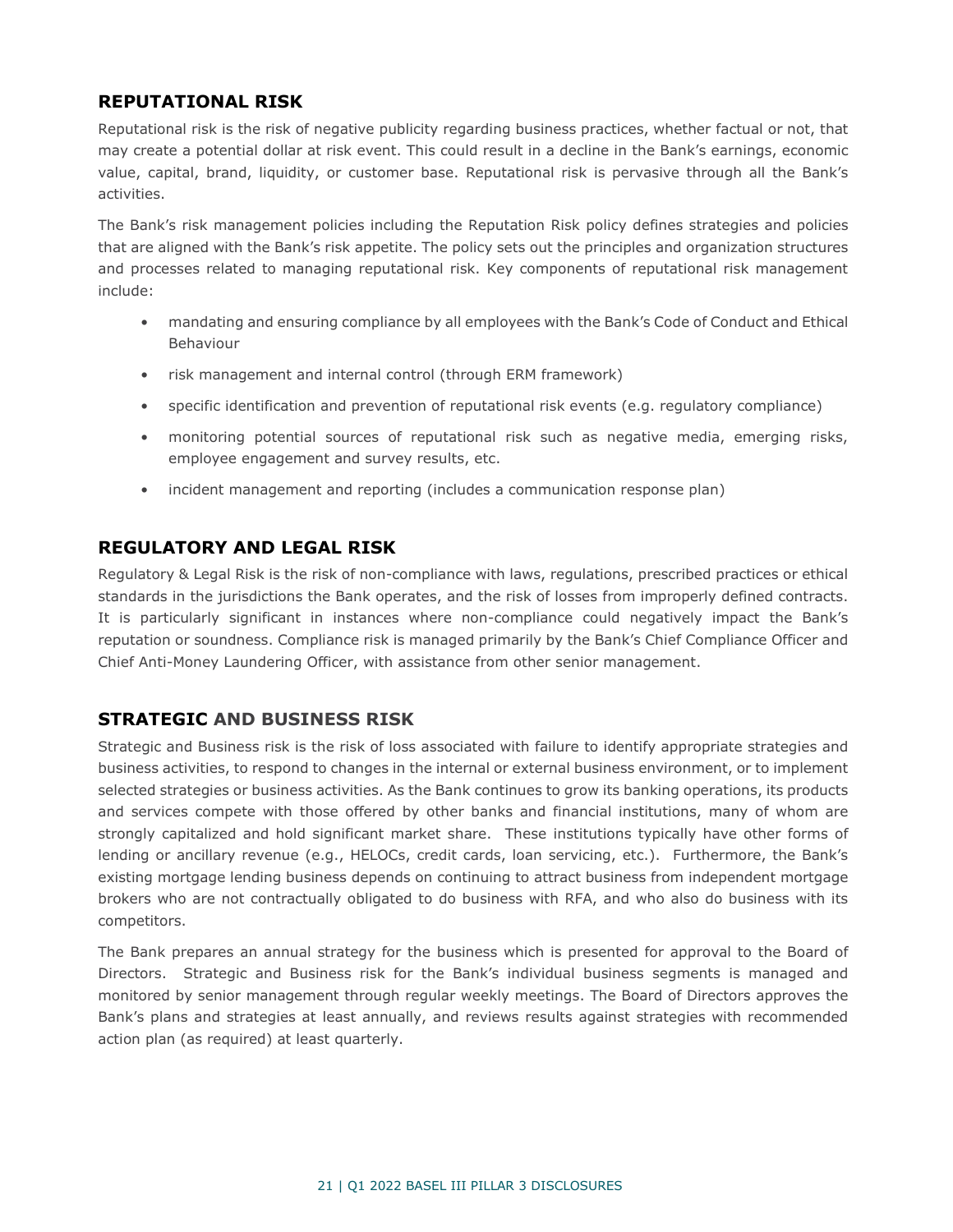## <span id="page-22-0"></span>**CAPITAL DISCLOSURE TEMPLATE**

The Bank's regulatory capital information at March 31, 2021 is outlined in the table below. OSFI's Basel III guidance for non-DSIBs prescribes standardized row numbers when disclosing certain capital information to facilitate comparability across regulated entities.

|     | <b>Regulatory Capital and Ratios</b>                                                                | All-in  |  |  |  |  |  |
|-----|-----------------------------------------------------------------------------------------------------|---------|--|--|--|--|--|
|     | Common Equity Tier 1 capital: instruments and reserves                                              |         |  |  |  |  |  |
| 1   | Directly issued qualifying common share capital (and equivalent for                                 |         |  |  |  |  |  |
|     | non-joint stock companies) plus related stock surplus                                               | 45,353  |  |  |  |  |  |
| 2   | <b>Retained earnings</b>                                                                            | 121,046 |  |  |  |  |  |
| 3   | Accumulated other comprehensive income (and other reserves)                                         | (694)   |  |  |  |  |  |
| 6   | Common Equity Tier 1 capital before regulatory adjustments                                          | 165,705 |  |  |  |  |  |
|     | Common Equity Tier 1 capital: regulatory adjustments                                                |         |  |  |  |  |  |
| 28  | Total regulatory adjustments to Common Equity Tier 1                                                | 28      |  |  |  |  |  |
| 29  | Common Equity Tier 1 capital (CET1)                                                                 | 165,733 |  |  |  |  |  |
| 29a | Common Equity Tier 1 capital (CET1) with transitional arrangements for ECL provisioning not applied | 165,660 |  |  |  |  |  |
|     | <b>Additional Tier 1 capital: instruments</b>                                                       | 165,660 |  |  |  |  |  |
|     | Additional Tier 1 capital: regulatory adjustments                                                   |         |  |  |  |  |  |
| 45  | Tier 1 capital (T1 = CET1 + AT1)                                                                    | 165,733 |  |  |  |  |  |
| 45a | Tier 1 capital with transitional arrangements for ECL provisioning not applied                      | 165,660 |  |  |  |  |  |
|     | Tier 2 capital: instruments and allowances                                                          |         |  |  |  |  |  |
| 50  | Collective allowances                                                                               | 1,103   |  |  |  |  |  |
| 51  | Tier 2 capital before regulatory adjustments                                                        | 1,103   |  |  |  |  |  |
|     | Tier 2 capital: regulatory adjustments                                                              |         |  |  |  |  |  |
| 58  | Tier 2 capital (T2)                                                                                 | 1,103   |  |  |  |  |  |
| 59  | Total capital (TC = T1 + T2)                                                                        | 166,836 |  |  |  |  |  |
| 59a | Total capital with transitional arrangements for ECL provisioning not applied                       | 166,836 |  |  |  |  |  |
| 60a | Common Equity Tier 1 (CET1) Capital RWA                                                             | 953,184 |  |  |  |  |  |
| 60b | Tier 1 Capital RWA                                                                                  | 953,184 |  |  |  |  |  |
| 60c | <b>Total Capital RWA</b>                                                                            | 953,184 |  |  |  |  |  |
|     | <b>Capital Ratios</b>                                                                               |         |  |  |  |  |  |
| 61  | Common Equity Tier 1 (as percentage of risk-weighted assets)                                        | 17.39%  |  |  |  |  |  |
| 61a | Common Equity Tier 1 with transitional arrangements for ECL provisioning not applied                | 17.38%  |  |  |  |  |  |
| 62  | Tier 1 (as percentage of risk-weighted assets)                                                      | 17.39%  |  |  |  |  |  |
| 62a | Tier 1 with transitional arrangements for ECL provisioning not applied                              | 17.38%  |  |  |  |  |  |
| 63  | Total capital (as percentage of risk-weighted assets)                                               | 17.50%  |  |  |  |  |  |
| 63a | Total capital with transitional arrangements for ECL provisioning not applied                       | 17.50%  |  |  |  |  |  |
|     | OSFI all-in target                                                                                  |         |  |  |  |  |  |
| 69  | Common Equity Tier 1 capital all-in target ratio                                                    | 7.00%   |  |  |  |  |  |
| 70  | Tier 1 capital all-in target ratio                                                                  | 8.50%   |  |  |  |  |  |
| 71  | Total capital all-in target ratio                                                                   | 10.50%  |  |  |  |  |  |